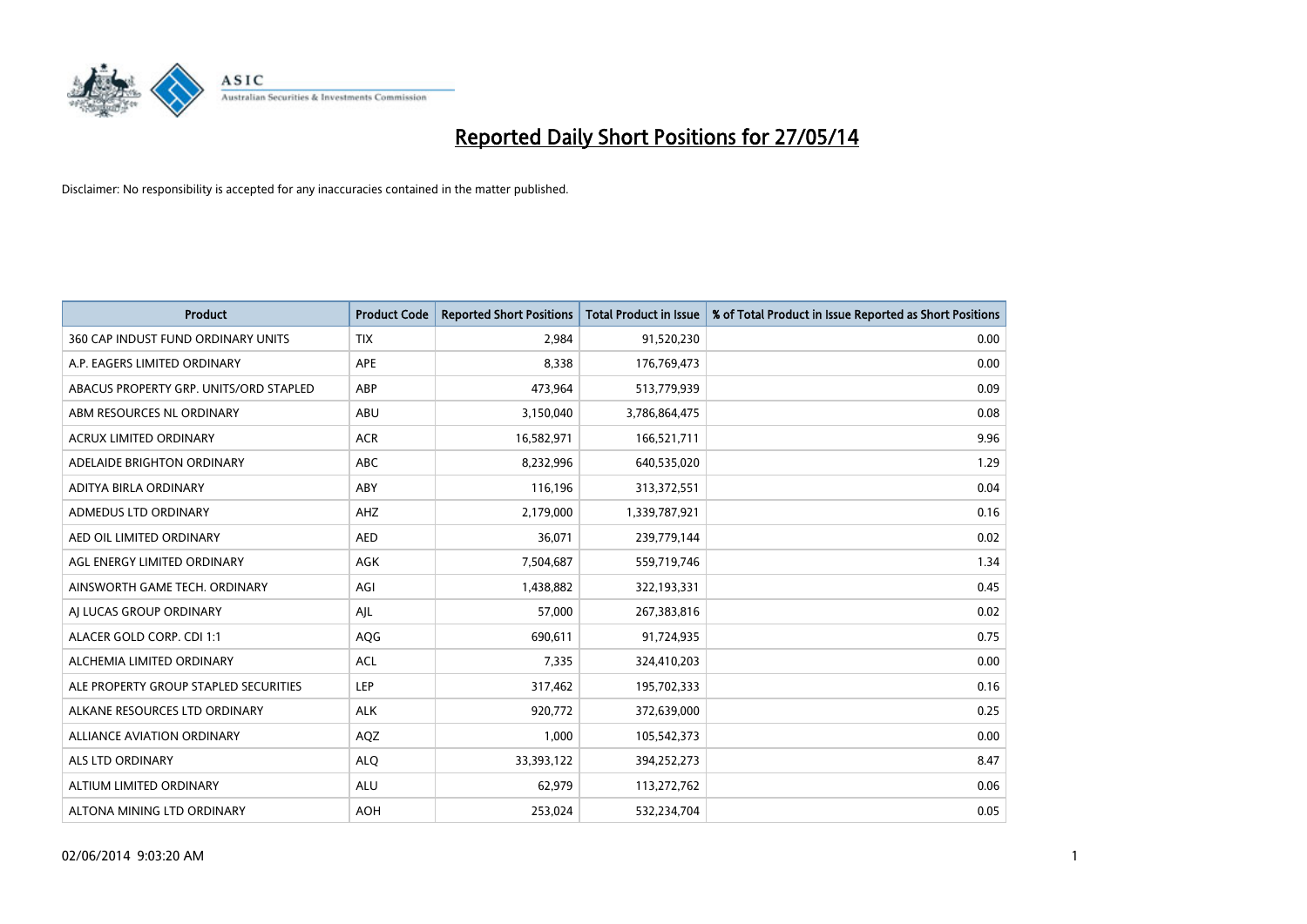

| <b>Product</b>                          | <b>Product Code</b> | <b>Reported Short Positions</b> | <b>Total Product in Issue</b> | % of Total Product in Issue Reported as Short Positions |
|-----------------------------------------|---------------------|---------------------------------|-------------------------------|---------------------------------------------------------|
| ALUMINA LIMITED ORDINARY                | <b>AWC</b>          | 80,319,452                      | 2,806,225,615                 | 2.86                                                    |
| AMCOM TELECOMM. ORDINARY                | AMM                 | 1,154,654                       | 245,322,894                   | 0.47                                                    |
| AMCOR LIMITED ORDINARY                  | AMC                 | 4,552,874                       | 1,206,684,923                 | 0.38                                                    |
| AMP CAPITAL CHINA ORDINARY UNITS        | AGF                 | 2,412,908                       | 374,593,484                   | 0.64                                                    |
| AMP LIMITED ORDINARY                    | AMP                 | 37,454,031                      | 2,957,737,964                 | 1.27                                                    |
| ANSELL LIMITED ORDINARY                 | <b>ANN</b>          | 5,242,737                       | 152,937,881                   | 3.43                                                    |
| ANTARES ENERGY LTD ORDINARY             | AZZ                 | 391,205                         | 255,000,000                   | 0.15                                                    |
| ANZ BANKING GRP LTD ORDINARY            | ANZ                 | 12,381,087                      | 2,744,135,231                 | 0.45                                                    |
| APA GROUP STAPLED SECURITIES            | APA                 | 22,123,594                      | 835,750,807                   | 2.65                                                    |
| APN NEWS & MEDIA ORDINARY               | <b>APN</b>          | 3,432,806                       | 1,029,041,356                 | 0.33                                                    |
| AQUARIUS PLATINUM. ORDINARY             | AQP                 | 5,524,186                       | 1,464,310,359                 | 0.38                                                    |
| AQUILA RESOURCES ORDINARY               | <b>AQA</b>          | 4,779,818                       | 411,804,442                   | 1.16                                                    |
| ARAFURA RESOURCE LTD ORDINARY           | <b>ARU</b>          | $\overline{2}$                  | 441,270,644                   | 0.00                                                    |
| ARB CORPORATION ORDINARY                | ARP                 | 1,765,895                       | 72,493,302                    | 2.44                                                    |
| ARDENT LEISURE GROUP STAPLED SECURITIES | AAD                 | 3,681,558                       | 405,055,708                   | 0.91                                                    |
| ARENA REIT. ORDINARY UNITS              | <b>ARF</b>          | 7,000                           | 211,495,653                   | 0.00                                                    |
| ARISTOCRAT LEISURE ORDINARY             | ALL                 | 8,664,700                       | 551,418,047                   | 1.57                                                    |
| ARRIUM LTD ORDINARY                     | ARI                 | 21,676,058                      | 1,366,183,142                 | 1.59                                                    |
| ASCIANO LIMITED ORDINARY                | <b>AIO</b>          | 8,535,401                       | 975,385,664                   | 0.88                                                    |
| ASG GROUP LIMITED ORDINARY              | ASZ                 | 568,838                         | 206,720,839                   | 0.28                                                    |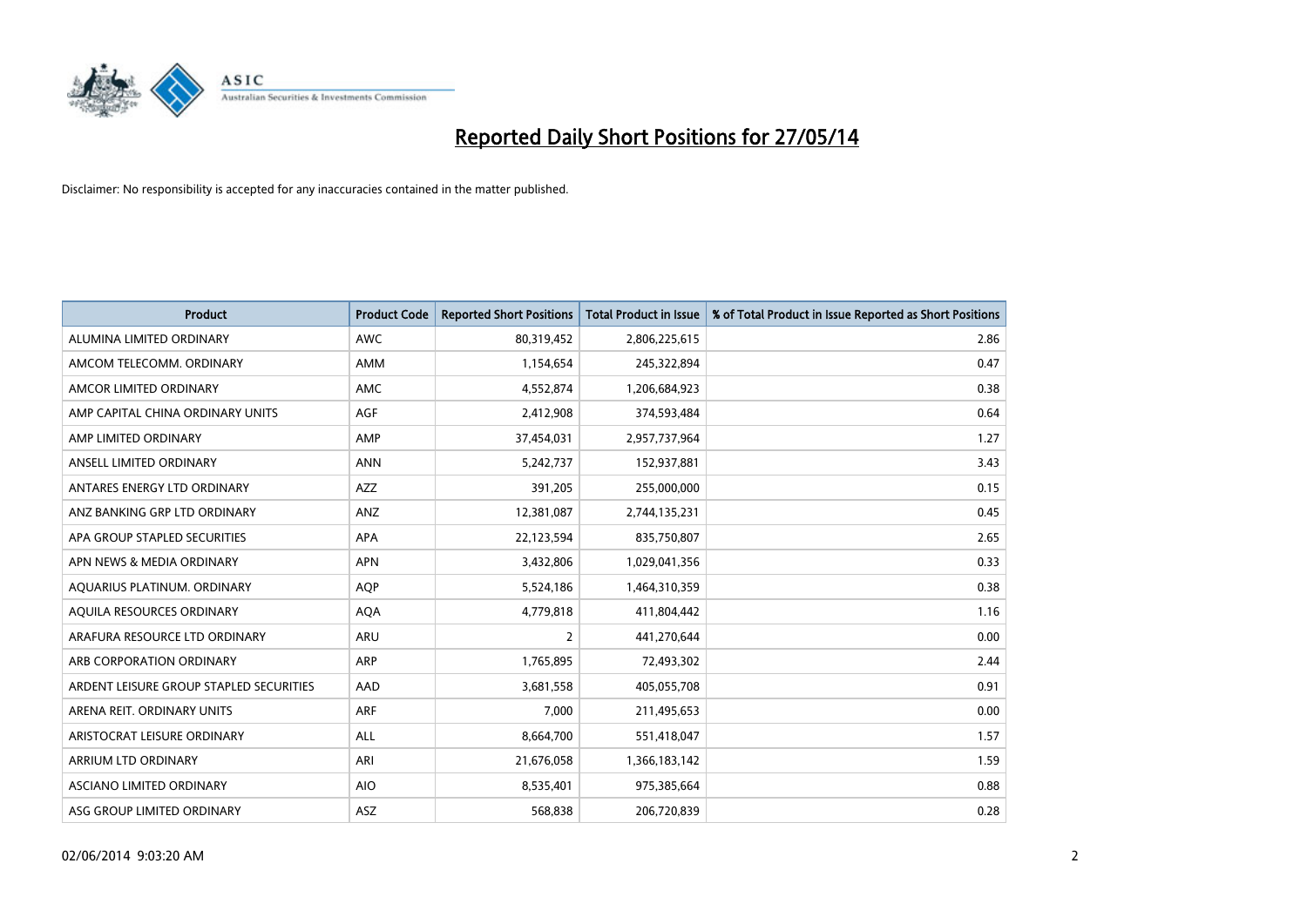

| <b>Product</b>                            | <b>Product Code</b> | <b>Reported Short Positions</b> | <b>Total Product in Issue</b> | % of Total Product in Issue Reported as Short Positions |
|-------------------------------------------|---------------------|---------------------------------|-------------------------------|---------------------------------------------------------|
| ASPEN GROUP ORD/UNITS STAPLED             | <b>APZ</b>          | 19,757                          | 119,948,774                   | 0.02                                                    |
| ASTRO JAP PROP GROUP STAPLED US PROHIBIT. | AJA                 | 36,703                          | 67,211,752                    | 0.05                                                    |
| ASX LIMITED ORDINARY                      | <b>ASX</b>          | 5,495,873                       | 193,595,162                   | 2.84                                                    |
| ATLAS IRON LIMITED ORDINARY               | AGO                 | 75,664,387                      | 915,496,158                   | 8.26                                                    |
| ATRUM COAL NL ORDINARY                    | ATU                 | 324,611                         | 76,305,842                    | 0.43                                                    |
| AUCKLAND INTERNATION ORDINARY             | <b>AIA</b>          | 3,669                           | 1,190,484,097                 | 0.00                                                    |
| AURIZON HOLDINGS LTD ORDINARY             | AZJ                 | 51,685,957                      | 2,137,284,503                 | 2.42                                                    |
| AURORA OIL & GAS ORDINARY                 | <b>AUT</b>          | 1,141,970                       | 448,785,778                   | 0.25                                                    |
| AUSDRILL LIMITED ORDINARY                 | <b>ASL</b>          | 26,286,777                      | 312,277,224                   | 8.42                                                    |
| AUSENCO LIMITED ORDINARY                  | AAX                 | 4,111,096                       | 168,449,799                   | 2.44                                                    |
| AUSTAL LIMITED ORDINARY                   | ASB                 | 222,422                         | 346,379,377                   | 0.06                                                    |
| AUSTBROKERS HOLDINGS ORDINARY             | <b>AUB</b>          | 21,180                          | 59,955,596                    | 0.04                                                    |
| AUSTIN ENGINEERING ORDINARY               | ANG                 | 1,073,790                       | 84,274,004                    | 1.27                                                    |
| AUSTRALAND PROPERTY STAPLED SECURITY      | <b>ALZ</b>          | 588,312                         | 578,984,528                   | 0.10                                                    |
| AUSTRALIAN AGRICULT, ORDINARY             | <b>AAC</b>          | 3,111,688                       | 532,442,368                   | 0.58                                                    |
| AUSTRALIAN EDUCATION UNITS                | <b>AEU</b>          | 13                              | 205,069,661                   | 0.00                                                    |
| AUSTRALIAN INFR LTD ORDINARY              | <b>AIX</b>          | 14,364                          | 620,733,944                   | 0.00                                                    |
| AUSTRALIAN PHARM. ORDINARY                | API                 | 10,904,736                      | 488,115,883                   | 2.23                                                    |
| AUTOMOTIVE HOLDINGS ORDINARY              | AHE                 | 166,630                         | 306,437,941                   | 0.05                                                    |
| AVEO GROUP STAPLED SECURITIES             | AOG                 | 11,540,292                      | 500,111,460                   | 2.31                                                    |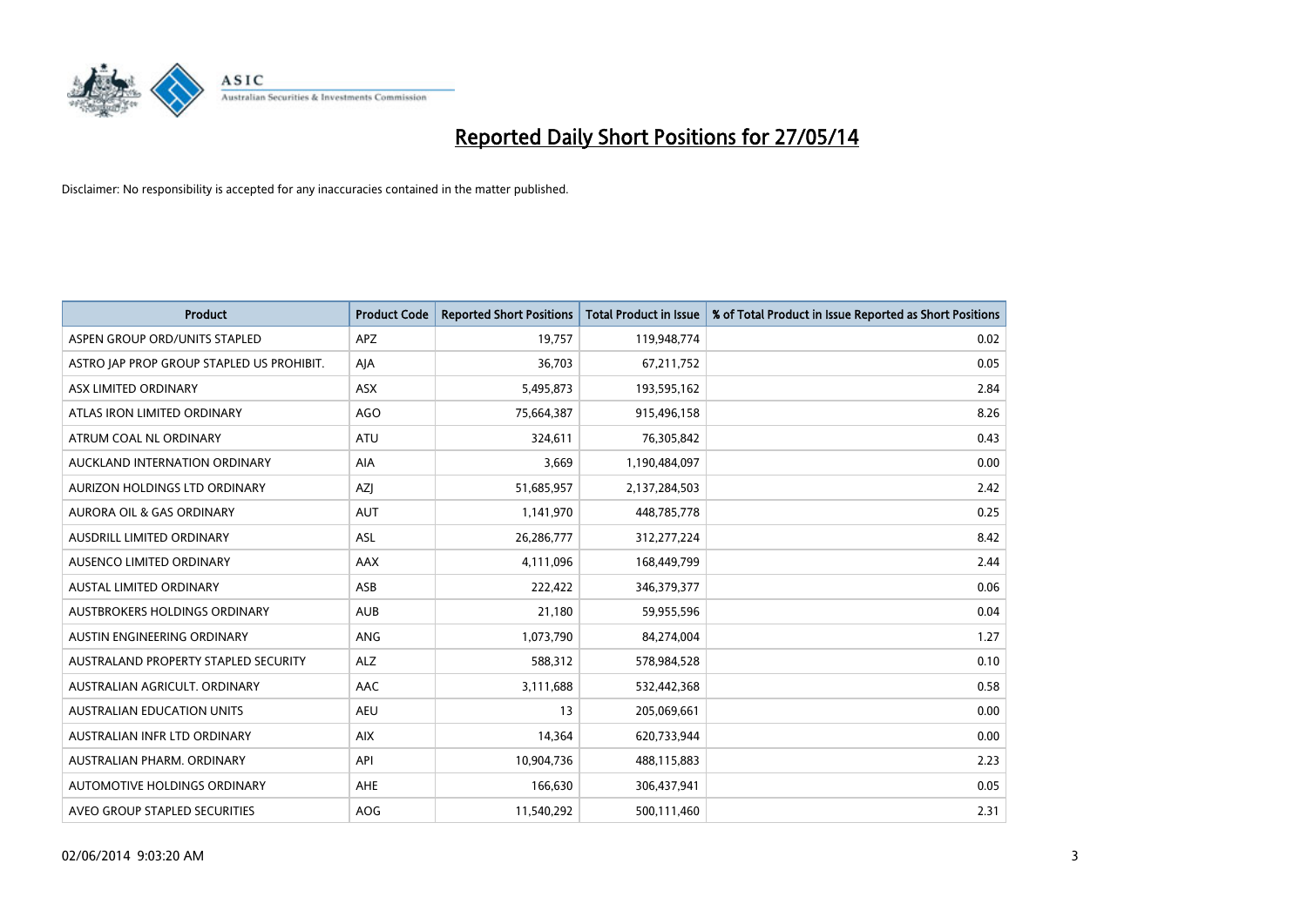

| <b>Product</b>                       | <b>Product Code</b> | <b>Reported Short Positions</b> | <b>Total Product in Issue</b> | % of Total Product in Issue Reported as Short Positions |
|--------------------------------------|---------------------|---------------------------------|-------------------------------|---------------------------------------------------------|
| AWE LIMITED ORDINARY                 | <b>AWE</b>          | 973,421                         | 522,696,385                   | 0.19                                                    |
| AZONTO PET LTD ORDINARY              | APY                 | 1                               | 1,158,625,100                 | 0.00                                                    |
| AZUMAH RESOURCES ORDINARY            | <b>AZM</b>          | 1                               | 356,189,096                   | 0.00                                                    |
| BANDANNA ENERGY ORDINARY             | <b>BND</b>          | 23,222,959                      | 528,481,199                   | 4.39                                                    |
| BANK OF QUEENSLAND. ORDINARY         | <b>BOQ</b>          | 1,772,664                       | 362,516,534                   | 0.49                                                    |
| <b>BANNERMAN RESOURCES ORDINARY</b>  | <b>BMN</b>          | 300,047                         | 324,938,790                   | 0.09                                                    |
| <b>BASE RES LIMITED ORDINARY</b>     | <b>BSE</b>          | 5,551,766                       | 561,840,029                   | 0.99                                                    |
| BATHURST RES LTD. ORDINARY           | <b>BRL</b>          | 11,259,543                      | 944,931,961                   | 1.19                                                    |
| BC IRON LIMITED ORDINARY             | <b>BCI</b>          | 3,076,309                       | 124,028,630                   | 2.48                                                    |
| BEACH ENERGY LIMITED ORDINARY        | <b>BPT</b>          | 20,593,367                      | 1,291,666,518                 | 1.59                                                    |
| BEADELL RESOURCE LTD ORDINARY        | <b>BDR</b>          | 32,001,594                      | 790,777,280                   | 4.05                                                    |
| BEGA CHEESE LTD ORDINARY             | <b>BGA</b>          | 627,794                         | 152,245,802                   | 0.41                                                    |
| BENDIGO AND ADELAIDE ORDINARY        | <b>BEN</b>          | 11,995,287                      | 433,893,557                   | 2.76                                                    |
| BENTHAM IMF LTD ORDINARY             | IMF                 | 4,534,154                       | 165,370,269                   | 2.74                                                    |
| BERKELEY RESOURCES ORDINARY          | <b>BKY</b>          | 60,659                          | 180,361,323                   | 0.03                                                    |
| BETASHARES ASX RES ETF UNITS         | <b>ORE</b>          | 517,432                         | 3,022,150                     | 17.12                                                   |
| BHP BILLITON LIMITED ORDINARY        | <b>BHP</b>          | 11,018,598                      | 3,211,691,105                 | 0.34                                                    |
| <b>BIGAIR GROUP LIMITED ORDINARY</b> | <b>BGL</b>          | 40,804                          | 172,872,340                   | 0.02                                                    |
| <b>BILLABONG ORDINARY</b>            | <b>BBG</b>          | 11,082,847                      | 990,370,034                   | 1.12                                                    |
| <b>BIONOMICS LIMITED ORDINARY</b>    | <b>BNO</b>          | 114,206                         | 417,331,567                   | 0.03                                                    |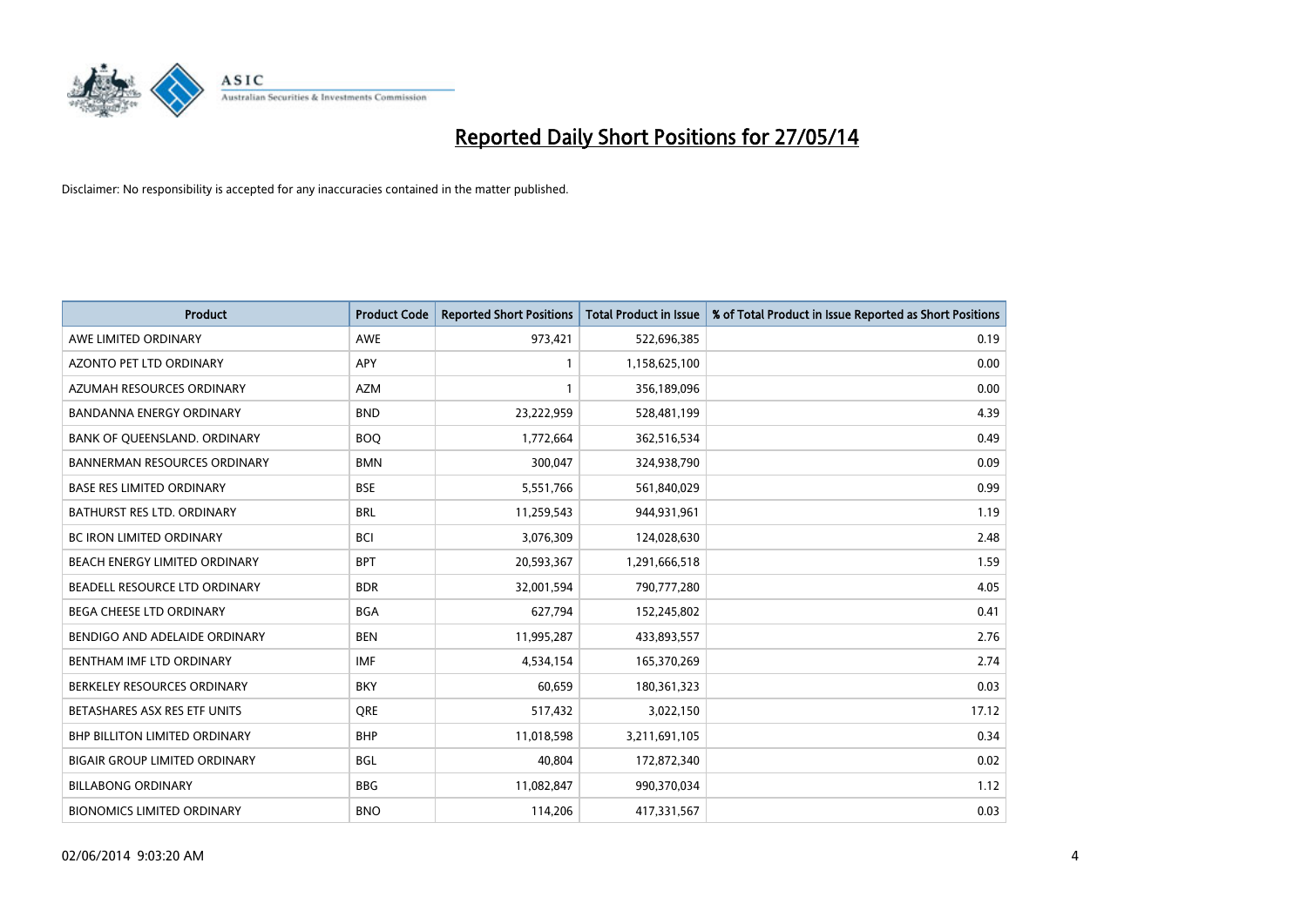

| <b>Product</b>                                | <b>Product Code</b> | <b>Reported Short Positions</b> | <b>Total Product in Issue</b> | % of Total Product in Issue Reported as Short Positions |
|-----------------------------------------------|---------------------|---------------------------------|-------------------------------|---------------------------------------------------------|
| BIRIMIAN GOLD LTD ORDINARY                    | <b>BGS</b>          | 450,000                         | 864,981,654                   | 0.05                                                    |
| <b>BLACKMORES LIMITED ORDINARY</b>            | <b>BKL</b>          | 7,641                           | 17,113,392                    | 0.04                                                    |
| <b>BLACKTHORN RESOURCES ORD US PROHIBITED</b> | <b>BTR</b>          | 257,381                         | 164,285,950                   | 0.16                                                    |
| BLUESCOPE STEEL LTD ORDINARY                  | <b>BSL</b>          | 3,690,694                       | 558,848,896                   | 0.66                                                    |
| <b>BOART LONGYEAR ORDINARY</b>                | <b>BLY</b>          | 43,364,982                      | 461,163,412                   | 9.40                                                    |
| <b>BORAL LIMITED, ORDINARY</b>                | <b>BLD</b>          | 20,265,365                      | 782,736,249                   | 2.59                                                    |
| <b>BRADKEN LIMITED ORDINARY</b>               | <b>BKN</b>          | 13,034,162                      | 171,027,249                   | 7.62                                                    |
| <b>BRAMBLES LIMITED ORDINARY</b>              | <b>BXB</b>          | 2,222,722                       | 1,562,895,651                 | 0.14                                                    |
| <b>BREVILLE GROUP LTD ORDINARY</b>            | <b>BRG</b>          | 2,234,493                       | 130,095,322                   | 1.72                                                    |
| <b>BRICKWORKS LIMITED ORDINARY</b>            | <b>BKW</b>          | 44.543                          | 148,038,996                   | 0.03                                                    |
| BROCKMAN MINING LTD ORDINARY                  | <b>BCK</b>          | 36                              | 8,381,982,131                 | 0.00                                                    |
| BT INVESTMENT MNGMNT ORDINARY                 | <b>BTT</b>          | 1,996                           | 282,727,073                   | 0.00                                                    |
| <b>BURU ENERGY ORDINARY</b>                   | <b>BRU</b>          | 15,009,515                      | 298,505,530                   | 5.03                                                    |
| <b>BWP TRUST ORDINARY UNITS</b>               | <b>BWP</b>          | 8,305,256                       | 634,395,195                   | 1.31                                                    |
| CABCHARGE AUSTRALIA ORDINARY                  | CAB                 | 9,199,267                       | 120,430,683                   | 7.64                                                    |
| CALIBRE GROUP LTD ORDINARY                    | <b>CGH</b>          | 2,293                           | 333,200,148                   | 0.00                                                    |
| CALTEX AUSTRALIA ORDINARY                     | <b>CTX</b>          | 1,211,243                       | 270,000,000                   | 0.45                                                    |
| CAPITOL HEALTH ORDINARY                       | CAJ                 | 301,443                         | 431,180,115                   | 0.07                                                    |
| <b>CARDNO LIMITED ORDINARY</b>                | CDD                 | 7,101,615                       | 162,627,638                   | 4.37                                                    |
| <b>CARINDALE PROPERTY UNIT</b>                | <b>CDP</b>          | 2,097                           | 70,000,000                    | 0.00                                                    |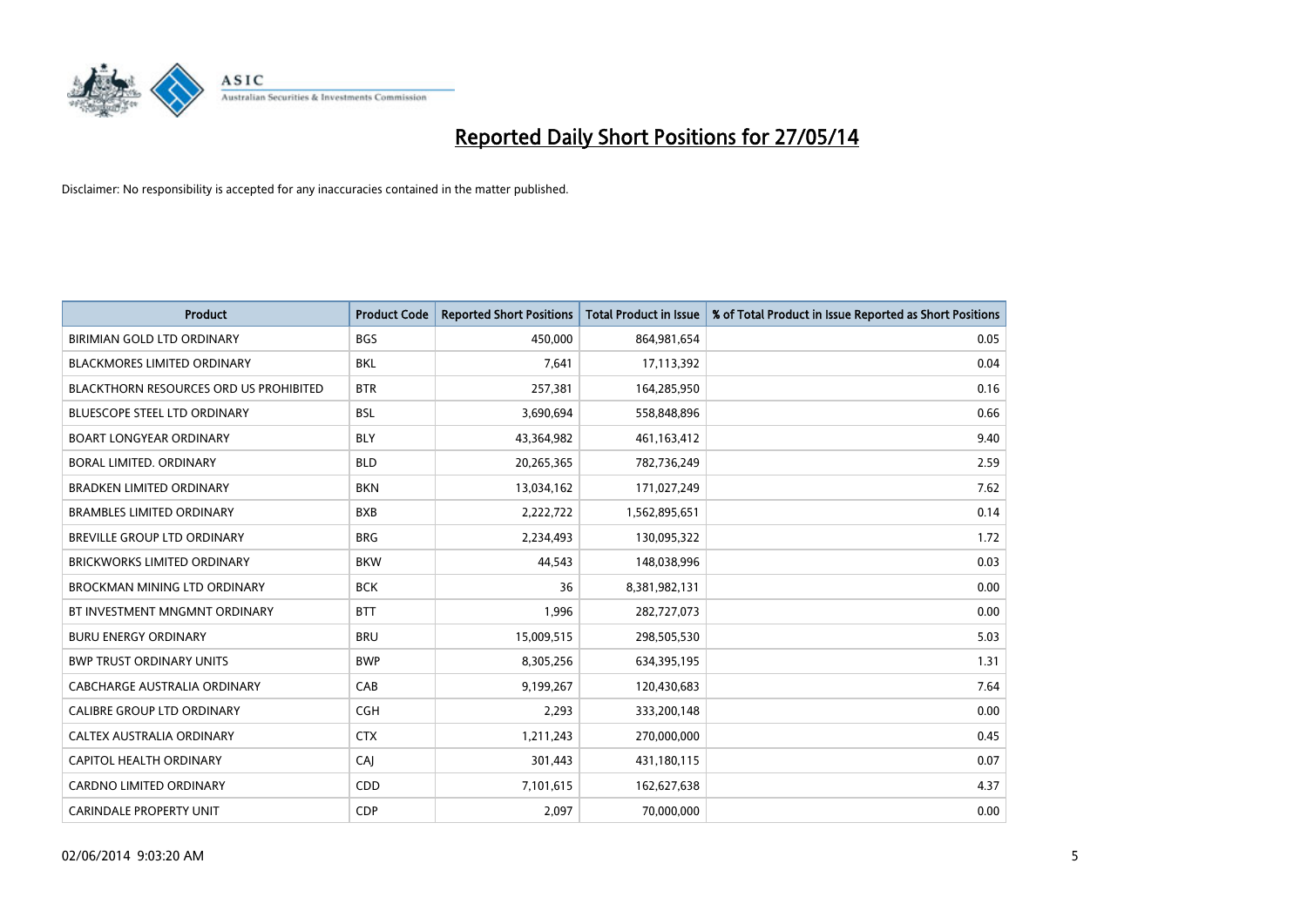

| Product                                 | <b>Product Code</b> | <b>Reported Short Positions</b> | <b>Total Product in Issue</b> | % of Total Product in Issue Reported as Short Positions |
|-----------------------------------------|---------------------|---------------------------------|-------------------------------|---------------------------------------------------------|
| CARNARVON PETROLEUM ORDINARY            | <b>CVN</b>          | 235,804                         | 986,565,952                   | 0.02                                                    |
| CARSALES.COM LTD ORDINARY               | <b>CRZ</b>          | 6,760,766                       | 237,818,965                   | 2.84                                                    |
| <b>CASH CONVERTERS ORDINARY</b>         | CCV                 | 11,175,045                      | 428,886,124                   | 2.61                                                    |
| CEDAR WOODS PROP. ORDINARY              | <b>CWP</b>          | 38,757                          | 77,595,785                    | 0.05                                                    |
| CENTRAL PETROLEUM ORDINARY              | <b>CTP</b>          | 1,269,678                       | 348,718,957                   | 0.36                                                    |
| CERAMIC FUEL CELLS ORDINARY             | <b>CFU</b>          | 994,772                         | 2,456,930,574                 | 0.04                                                    |
| CFS RETAIL TRUST GRP STAPLED SECURITIES | <b>CFX</b>          | 66,542,151                      | 3,018,050,810                 | 2.20                                                    |
| CHALLENGER DIV.PRO. STAPLED UNITS       | <b>CDI</b>          | 12,628                          | 214,101,013                   | 0.01                                                    |
| <b>CHALLENGER LIMITED ORDINARY</b>      | <b>CGF</b>          | 1,487,396                       | 530,862,585                   | 0.28                                                    |
| CHANDLER MACLEOD LTD ORDINARY           | <b>CMG</b>          | $\mathbf{1}$                    | 547,985,086                   | 0.00                                                    |
| CHARTER HALL GROUP STAPLED US PROHIBIT. | <b>CHC</b>          | 723,192                         | 347,925,558                   | 0.21                                                    |
| <b>CHARTER HALL RETAIL UNITS</b>        | <b>CQR</b>          | 11,061,293                      | 369,040,750                   | 3.00                                                    |
| <b>CHORUS LIMITED ORDINARY</b>          | <b>CNU</b>          | 49,567                          | 396,369,767                   | 0.01                                                    |
| CITIGOLD CORP LTD ORDINARY              | <b>CTO</b>          | 153,427                         | 1,495,764,906                 | 0.01                                                    |
| COAL OF AFRICA LTD ORDINARY             | <b>CZA</b>          | 426                             | 1,048,368,613                 | 0.00                                                    |
| <b>COALSPUR MINES LTD ORDINARY</b>      | <b>CPL</b>          | 4,904,947                       | 641,394,435                   | 0.76                                                    |
| COBAR CONSOLIDATED ORDINARY             | CCU                 | 100,000                         | 329,715,353                   | 0.03                                                    |
| COCA-COLA AMATIL ORDINARY               | <b>CCL</b>          | 15,063,401                      | 763,590,249                   | 1.97                                                    |
| <b>COCHLEAR LIMITED ORDINARY</b>        | <b>COH</b>          | 9,785,537                       | 57,062,020                    | 17.15                                                   |
| <b>COCKATOO COAL ORDINARY</b>           | <b>COK</b>          | 167,987                         | 4,560,196,928                 | 0.00                                                    |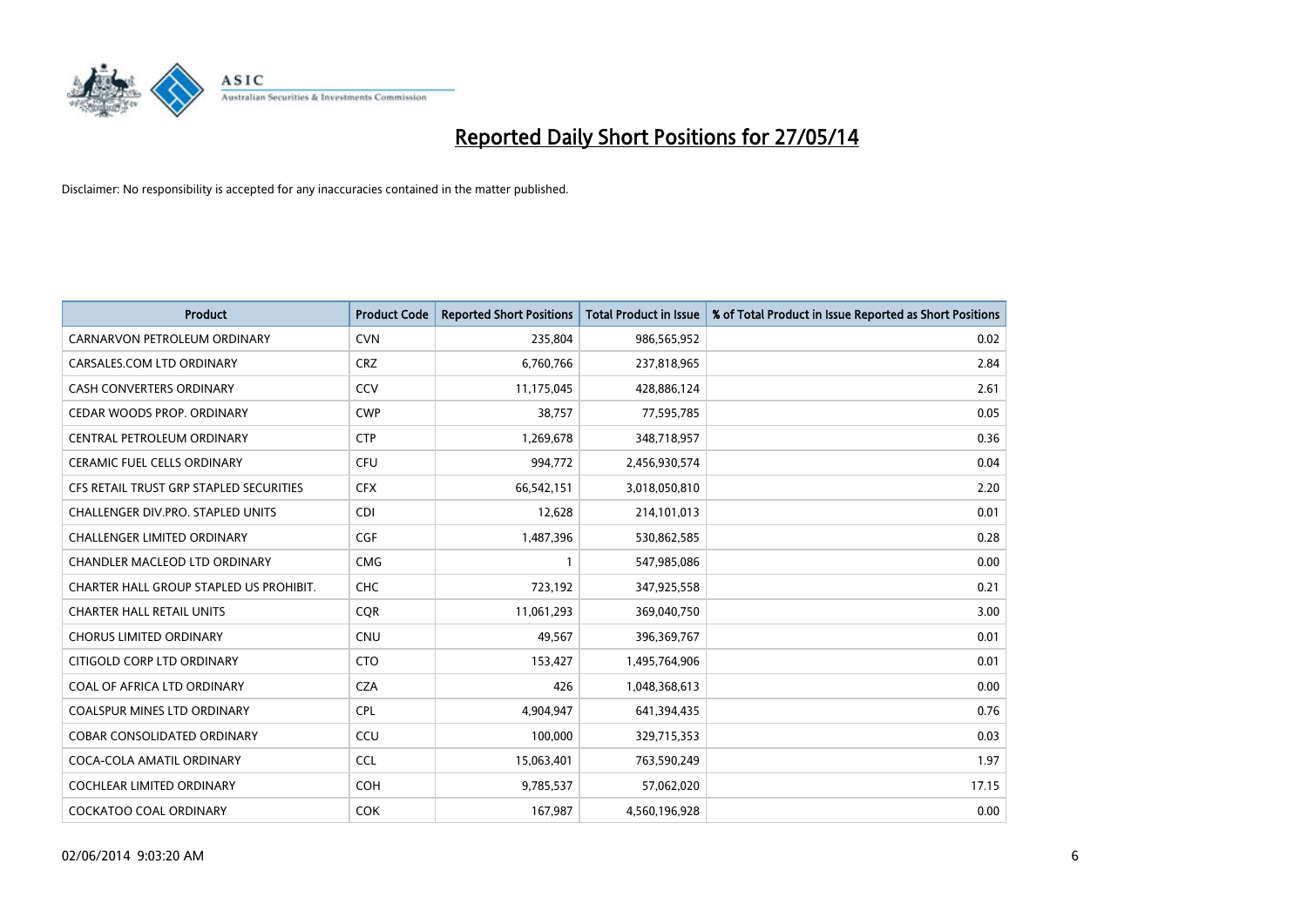

| <b>Product</b>                          | <b>Product Code</b> | <b>Reported Short Positions</b> | <b>Total Product in Issue</b> | % of Total Product in Issue Reported as Short Positions |
|-----------------------------------------|---------------------|---------------------------------|-------------------------------|---------------------------------------------------------|
| <b>CODAN LIMITED ORDINARY</b>           | <b>CDA</b>          | 736,939                         | 176,969,924                   | 0.42                                                    |
| <b>COFFEY INTERNATIONAL ORDINARY</b>    | <b>COF</b>          | 7,994                           | 255,833,165                   | 0.00                                                    |
| <b>COKAL LTD ORDINARY</b>               | <b>CKA</b>          | 6,820                           | 471,103,926                   | 0.00                                                    |
| <b>COLLECTION HOUSE ORDINARY</b>        | <b>CLH</b>          | 2,153,930                       | 129,717,785                   | 1.66                                                    |
| <b>COLLINS FOODS LTD ORDINARY</b>       | <b>CKF</b>          | 18,827                          | 93,000,003                    | 0.02                                                    |
| COMMONWEALTH BANK, ORDINARY             | <b>CBA</b>          | 9,197,954                       | 1,621,319,194                 | 0.57                                                    |
| <b>COMPASS RESOURCES ORDINARY</b>       | <b>CMR</b>          | 7,472                           | 1,403,744,100                 | 0.00                                                    |
| <b>COMPUTERSHARE LTD ORDINARY</b>       | <b>CPU</b>          | 12,480,443                      | 556,203,079                   | 2.24                                                    |
| <b>CORP TRAVEL LIMITED ORDINARY</b>     | <b>CTD</b>          | 171,573                         | 89,890,762                    | 0.19                                                    |
| COVER-MORE GRP LTD ORDINARY             | <b>CVO</b>          | 404,106                         | 317,750,000                   | 0.13                                                    |
| <b>CREDIT CORP GROUP ORDINARY</b>       | <b>CCP</b>          | 322,061                         | 46,131,882                    | 0.70                                                    |
| <b>CROMWELL PROP STAPLED SECURITIES</b> | <b>CMW</b>          | 18,741,451                      | 1,727,280,850                 | 1.09                                                    |
| <b>CROWE HORWATH AUS ORDINARY</b>       | <b>CRH</b>          | 728,636                         | 273,005,429                   | 0.27                                                    |
| <b>CROWN RESORTS LTD ORDINARY</b>       | <b>CWN</b>          | 4,341,432                       | 728,394,185                   | 0.60                                                    |
| <b>CSG LIMITED ORDINARY</b>             | CSV                 | 201,816                         | 278,973,075                   | 0.07                                                    |
| <b>CSL LIMITED ORDINARY</b>             | <b>CSL</b>          | 776,255                         | 478,912,556                   | 0.16                                                    |
| <b>CSR LIMITED ORDINARY</b>             | <b>CSR</b>          | 14,724,675                      | 506,000,315                   | 2.91                                                    |
| <b>CUDECO LIMITED ORDINARY</b>          | CDU                 | 9,256,587                       | 234,583,408                   | 3.95                                                    |
| DART ENERGY LTD ORDINARY                | <b>DTE</b>          | 1,061,871                       | 1,108,752,733                 | 0.10                                                    |
| DATA#3 LIMITED ORDINARY                 | <b>DTL</b>          | 216,883                         | 153,974,950                   | 0.14                                                    |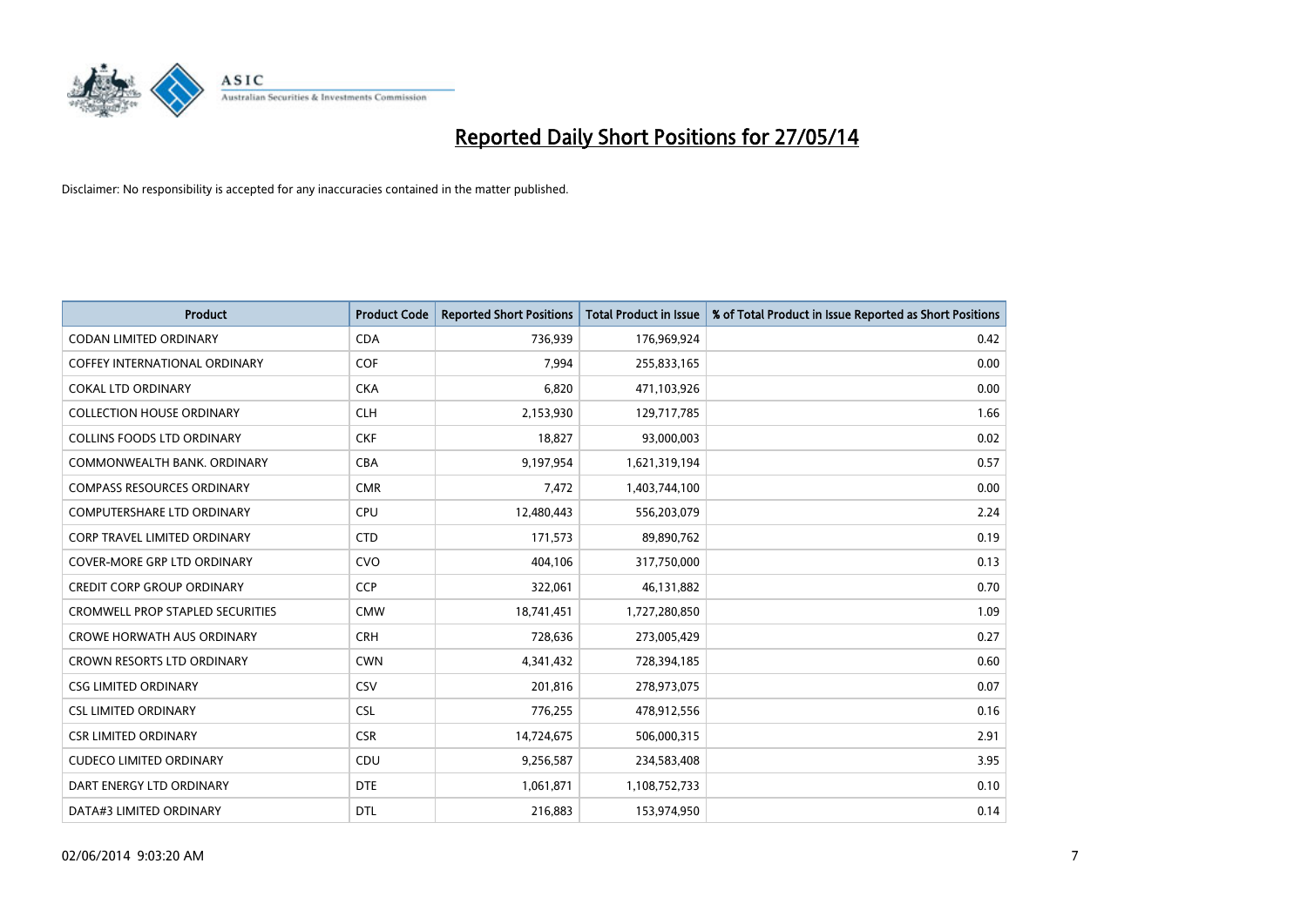

| <b>Product</b>                       | <b>Product Code</b> | <b>Reported Short Positions</b> | <b>Total Product in Issue</b> | % of Total Product in Issue Reported as Short Positions |
|--------------------------------------|---------------------|---------------------------------|-------------------------------|---------------------------------------------------------|
| DAVID JONES LIMITED ORDINARY         | <b>DJS</b>          | 2,366,661                       | 537,137,845                   | 0.44                                                    |
| DECMIL GROUP LIMITED ORDINARY        | <b>DCG</b>          | 1,137,840                       | 168,657,794                   | 0.67                                                    |
| DEEP YELLOW LIMITED ORDINARY         | <b>DYL</b>          | 840                             | 1,617,041,367                 | 0.00                                                    |
| DEXUS PROPERTY GROUP STAPLED UNITS   | <b>DXS</b>          | 16,354,678                      | 5,433,110,810                 | 0.30                                                    |
| DICK SMITH HLDGS ORDINARY            | <b>DSH</b>          | 15,095,501                      | 236,511,364                   | 6.38                                                    |
| DISCOVERY METALS LTD ORDINARY        | <b>DML</b>          | 1,741,610                       | 560,034,418                   | 0.31                                                    |
| DOMINO PIZZA ENTERPR ORDINARY        | <b>DMP</b>          | 2,196,503                       | 85,915,713                    | 2.56                                                    |
| DONACO INTERNATIONAL ORDINARY        | <b>DNA</b>          | 3,308,888                       | 460,178,463                   | 0.72                                                    |
| DOWNER EDI LIMITED ORDINARY          | <b>DOW</b>          | 14,090,862                      | 435,399,975                   | 3.24                                                    |
| DRAGON MINING LTD ORDINARY           | <b>DRA</b>          | 147                             | 88,840,613                    | 0.00                                                    |
| DRILLSEARCH ENERGY ORDINARY          | <b>DLS</b>          | 18,796,678                      | 432,965,895                   | 4.34                                                    |
| DUET GROUP STAPLED US PROHIBIT.      | <b>DUE</b>          | 7,284,820                       | 1,317,809,323                 | 0.55                                                    |
| DULUXGROUP LIMITED ORDINARY          | <b>DLX</b>          | 1,600,675                       | 381,093,950                   | 0.42                                                    |
| <b>DWS LTD ORDINARY</b>              | <b>DWS</b>          | 6,450                           | 132,362,763                   | 0.00                                                    |
| ECHO ENTERTAINMENT ORDINARY          | EGP                 | 34,632,634                      | 825,672,730                   | 4.19                                                    |
| ELDERS LIMITED ORDINARY              | <b>ELD</b>          | 19,825,545                      | 455,013,329                   | 4.36                                                    |
| ELEMENTAL MINERALS ORDINARY          | <b>ELM</b>          | 170,287                         | 303,263,391                   | 0.06                                                    |
| <b>EMECO HOLDINGS ORDINARY</b>       | <b>EHL</b>          | 11,759,059                      | 599,675,707                   | 1.96                                                    |
| <b>ENDEAVOUR MIN CORP CDI 1:1</b>    | <b>EVR</b>          | 35,986                          | 58,567,618                    | 0.06                                                    |
| <b>ENERGY RESOURCES ORDINARY 'A'</b> | <b>ERA</b>          | 9,454,552                       | 517,725,062                   | 1.83                                                    |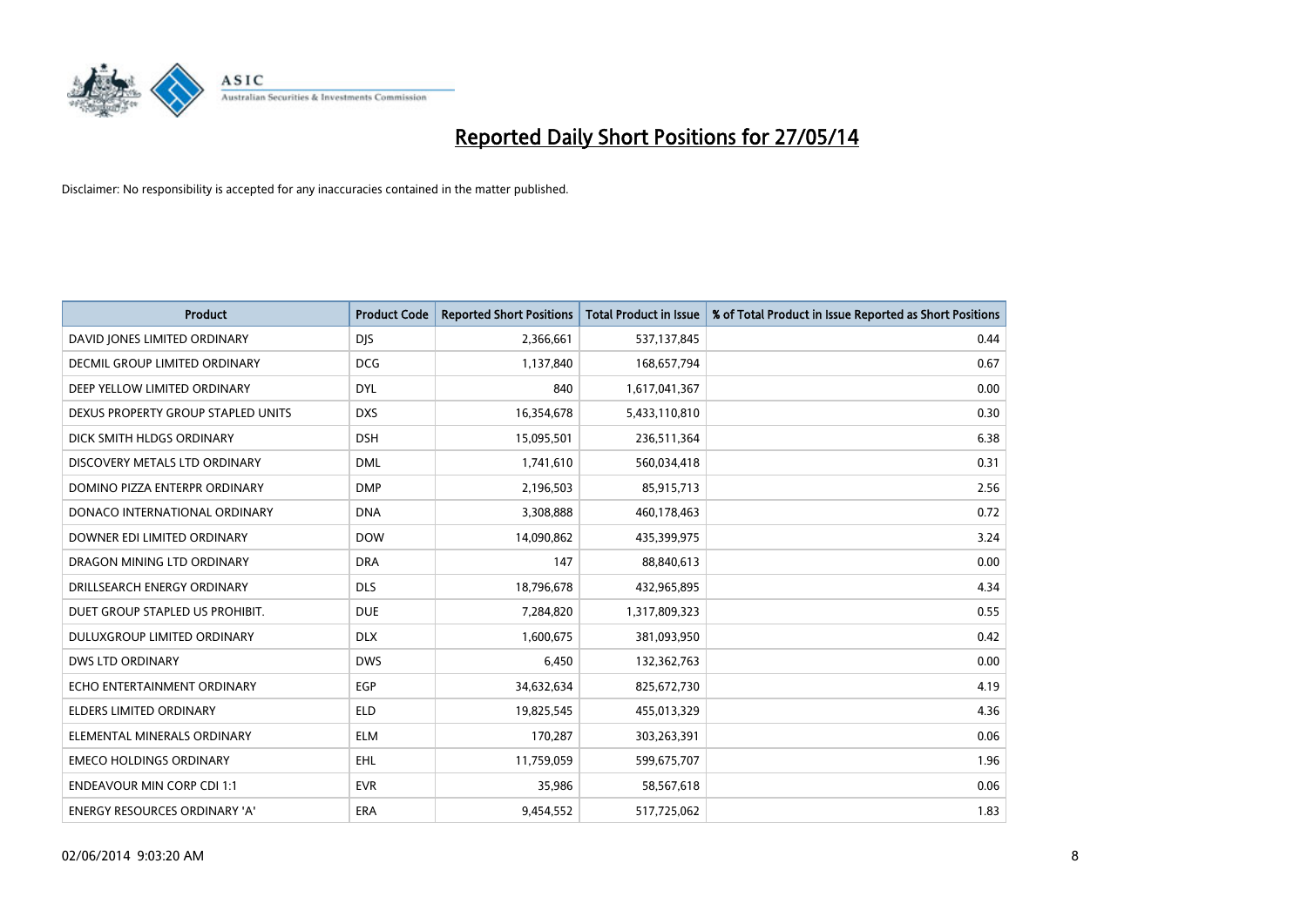

| <b>Product</b>                         | <b>Product Code</b> | <b>Reported Short Positions</b> | <b>Total Product in Issue</b> | % of Total Product in Issue Reported as Short Positions |
|----------------------------------------|---------------------|---------------------------------|-------------------------------|---------------------------------------------------------|
| <b>ENERGY WORLD CORPOR, ORDINARY</b>   | <b>EWC</b>          | 64,835,669                      | 1,734,166,672                 | 3.74                                                    |
| ENVESTRA LIMITED ORDINARY              | ENV                 | 1,115,048                       | 1,796,808,474                 | 0.06                                                    |
| EQUATORIAL RES LTD ORDINARY            | EQX                 | 182                             | 122,185,353                   | 0.00                                                    |
| ERM POWER LIMITED ORDINARY             | EPW                 | 321,567                         | 239,269,727                   | 0.13                                                    |
| ETHANE PIPELINE STAPLED SECURITIES     | <b>EPX</b>          | 4,168                           | 69,302,275                    | 0.01                                                    |
| EVOLUTION MINING LTD ORDINARY          | <b>EVN</b>          | 30,881,886                      | 709,989,453                   | 4.35                                                    |
| FAIRFAX MEDIA LTD ORDINARY             | <b>FXJ</b>          | 73,338,935                      | 2,351,955,725                 | 3.12                                                    |
| <b>FANTASTIC HOLDINGS ORDINARY</b>     | <b>FAN</b>          | 18,891                          | 103,068,398                   | 0.02                                                    |
| FAR LTD ORDINARY                       | <b>FAR</b>          | 24,160,783                      | 2,499,846,742                 | 0.97                                                    |
| FEDERATION CNTRES ORD/UNIT STAPLED SEC | FDC.                | 4,956,137                       | 1,427,641,565                 | 0.35                                                    |
| FINBAR GROUP LIMITED ORDINARY          | FRI                 | 284                             | 227,018,204                   | 0.00                                                    |
| FISHER & PAYKEL H. ORDINARY            | <b>FPH</b>          | 3,712                           | 551,141,590                   | 0.00                                                    |
| FLEETWOOD CORP ORDINARY                | <b>FWD</b>          | 2,178,176                       | 60,581,211                    | 3.60                                                    |
| FLETCHER BUILDING ORDINARY             | <b>FBU</b>          | 1,556,578                       | 687,854,788                   | 0.23                                                    |
| FLEXIGROUP LIMITED ORDINARY            | <b>FXL</b>          | 1,593,031                       | 304,096,060                   | 0.52                                                    |
| FLIGHT CENTRE TRAVEL ORDINARY          | <b>FLT</b>          | 6,598,434                       | 100,562,587                   | 6.56                                                    |
| FLINDERS MINES LTD ORDINARY            | <b>FMS</b>          | 20,956,691                      | 2,400,995,602                 | 0.87                                                    |
| FOCUS MINERALS LTD ORDINARY            | <b>FML</b>          | 1,936,223                       | 9,137,375,877                 | 0.02                                                    |
| FONTERRA SHARE FUND ORDINARY UNITS     | <b>FSF</b>          | 31                              | 106,913,918                   | 0.00                                                    |
| <b>FORGE GROUP LIMITED ORDINARY</b>    | FGE                 | 2,378,103                       | 86,169,014                    | 2.76                                                    |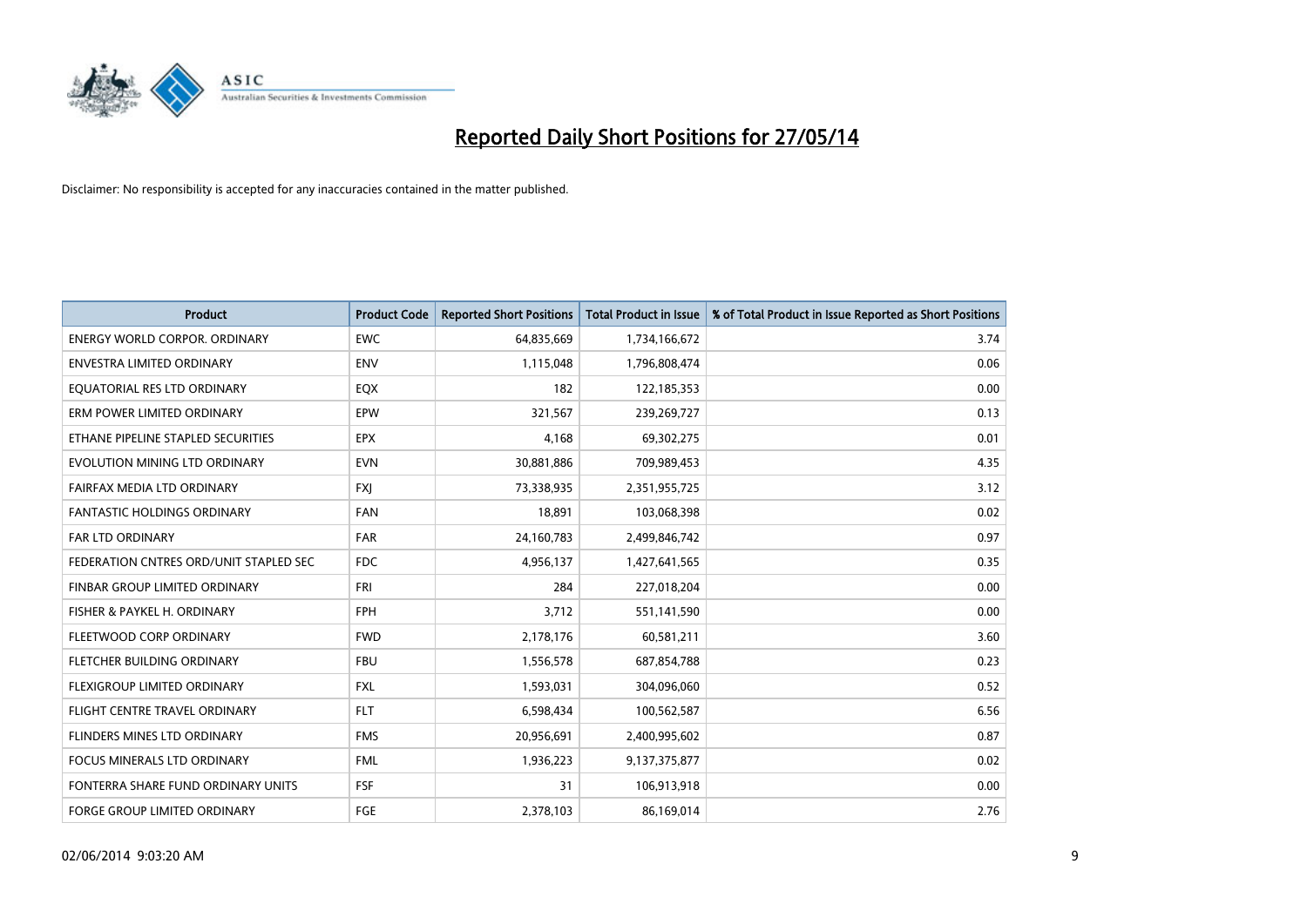

| <b>Product</b>                                   | <b>Product Code</b> | <b>Reported Short Positions</b> | <b>Total Product in Issue</b> | % of Total Product in Issue Reported as Short Positions |
|--------------------------------------------------|---------------------|---------------------------------|-------------------------------|---------------------------------------------------------|
| FORTESCUE METALS GRP ORDINARY                    | <b>FMG</b>          | 151,264,726                     | 3,113,798,151                 | 4.86                                                    |
| FREEDOM FOOD LTD ORDINARY                        | <b>FNP</b>          | 11.869                          | 150,578,705                   | 0.01                                                    |
| <b>FREELANCER LTD ORDINARY</b>                   | <b>FLN</b>          | 437                             | 436,500,000                   | 0.00                                                    |
| <b>G.U.D. HOLDINGS ORDINARY</b>                  | GUD                 | 2,607,575                       | 71,066,740                    | 3.67                                                    |
| <b>G8 EDUCATION LIMITED ORDINARY</b>             | <b>GEM</b>          | 9,728,343                       | 327,354,270                   | 2.97                                                    |
| <b>GALAXY RESOURCES ORDINARY</b>                 | <b>GXY</b>          | 372,975                         | 1,027,077,829                 | 0.04                                                    |
| <b>GDI PROPERTY GRP STAPLED SECURITIES</b>       | <b>GDI</b>          | 2.486                           | 567,575,025                   | 0.00                                                    |
| <b>GENETIC TECHNOLOGIES ORDINARY</b>             | <b>GTG</b>          | 1,579,620                       | 664,769,002                   | 0.24                                                    |
| <b>GENWORTH MORTGAGE ORDINARY</b>                | <b>GMA</b>          | 2,100,000                       | 650,000,000                   | 0.32                                                    |
| <b>GEODYNAMICS LIMITED ORDINARY</b>              | GDY                 | 819                             | 435,880,130                   | 0.00                                                    |
| GI DYNAMICS, INC CDI US PROHIBITED               | GID                 | 294,079                         | 464,182,730                   | 0.06                                                    |
| <b>GINDALBIE METALS LTD ORDINARY</b>             | GBG                 | 38,333,960                      | 1,493,660,842                 | 2.57                                                    |
| <b>GOODMAN FIELDER, ORDINARY</b>                 | <b>GFF</b>          | 17,256,743                      | 1,955,559,207                 | 0.88                                                    |
| <b>GOODMAN GROUP STAPLED</b>                     | <b>GMG</b>          | 6,119,547                       | 1,727,685,976                 | 0.35                                                    |
| <b>GPT GROUP STAPLED SEC.</b>                    | <b>GPT</b>          | 7,033,684                       | 1,685,460,955                 | 0.42                                                    |
| <b>GRAINCORP LIMITED A CLASS ORDINARY</b>        | <b>GNC</b>          | 7,021,382                       | 228,855,628                   | 3.07                                                    |
| <b>GRANGE RESOURCES, ORDINARY</b>                | <b>GRR</b>          | 6,458,286                       | 1,157,097,869                 | 0.56                                                    |
| <b>GREENCROSS LIMITED ORDINARY</b>               | <b>GXL</b>          | 3,057                           | 90,893,174                    | 0.00                                                    |
| <b>GREENLAND MIN EN LTD ORDINARY</b>             | GGG                 | 3,730,471                       | 576,452,827                   | 0.65                                                    |
| <b>GROWTHPOINT PROPERTY ORD/UNIT STAPLED SEC</b> | GOZ                 | 1.324.246                       | 488,029,437                   | 0.27                                                    |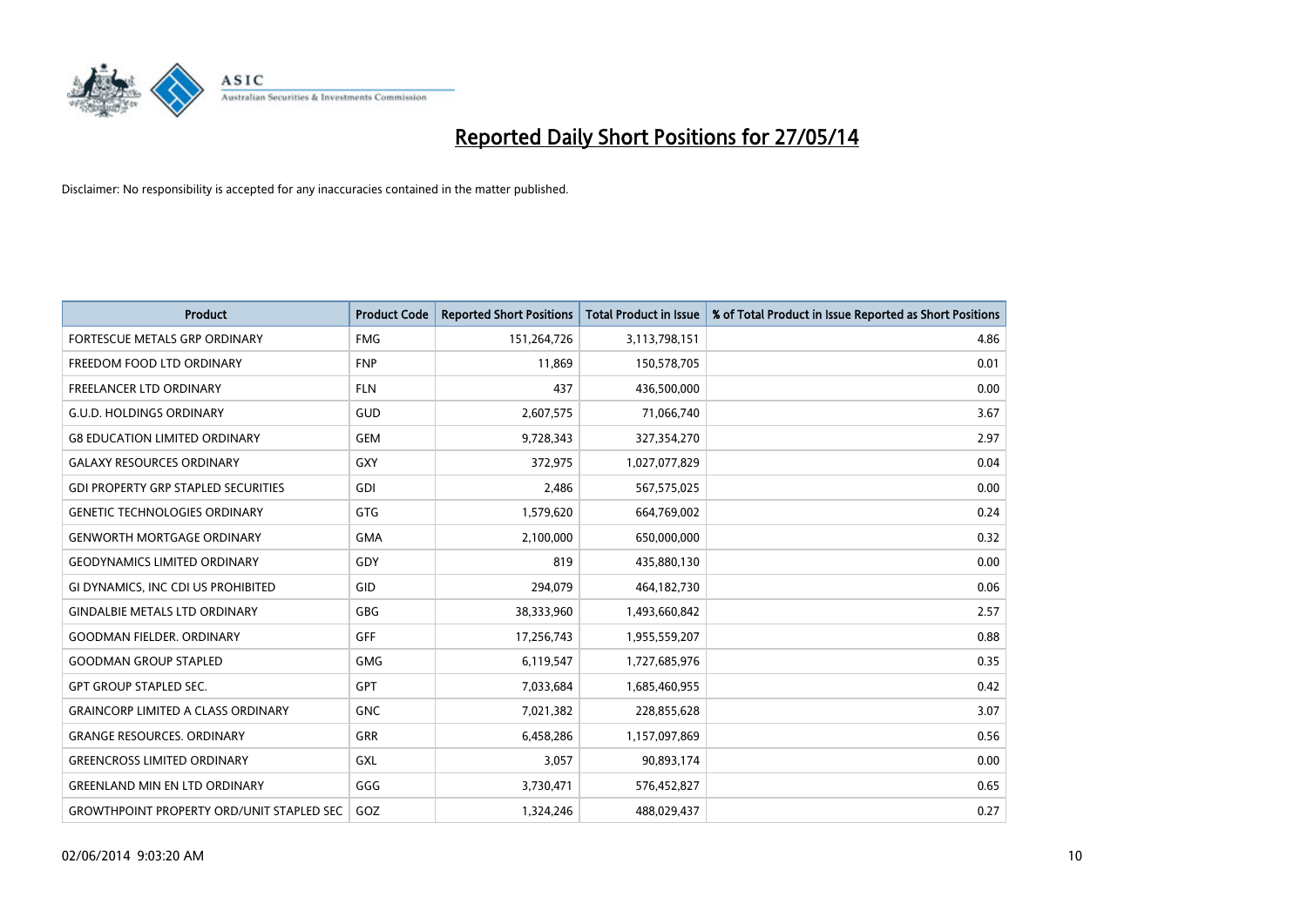

| <b>Product</b>                       | <b>Product Code</b> | <b>Reported Short Positions</b> | <b>Total Product in Issue</b> | % of Total Product in Issue Reported as Short Positions |
|--------------------------------------|---------------------|---------------------------------|-------------------------------|---------------------------------------------------------|
| <b>GRYPHON MINERALS LTD ORDINARY</b> | GRY                 | 4,407,538                       | 401,011,505                   | 1.10                                                    |
| <b>GUILDFORD COAL LTD ORDINARY</b>   | <b>GUF</b>          | 47,891                          | 761,857,020                   | 0.01                                                    |
| <b>GWA GROUP LTD ORDINARY</b>        | <b>GWA</b>          | 14,995,598                      | 306,533,770                   | 4.89                                                    |
| <b>HARVEY NORMAN ORDINARY</b>        | <b>HVN</b>          | 60,420,433                      | 1,062,316,784                 | 5.69                                                    |
| <b>HENDERSON GROUP CDI 1:1</b>       | <b>HGG</b>          | 2,920,289                       | 655,128,628                   | 0.45                                                    |
| HFA HOLDINGS LIMITED ORDINARY        | <b>HFA</b>          | 3,809                           | 118,738,157                   | 0.00                                                    |
| <b>HIGHLANDS PACIFIC ORDINARY</b>    | <b>HIG</b>          | 3,153                           | 854,261,346                   | 0.00                                                    |
| HILLGROVE RES LTD ORDINARY           | <b>HGO</b>          | 794,270                         | 1,180,889,221                 | 0.07                                                    |
| <b>HILLS LTD ORDINARY</b>            | HIL.                | 38,922                          | 235, 173, 156                 | 0.02                                                    |
| HORIZON OIL LIMITED ORDINARY         | <b>HZN</b>          | 86,177,205                      | 1,301,981,265                 | 6.62                                                    |
| HOTEL PROPERTY STAPLED               | <b>HPI</b>          | 614,067                         | 132,870,000                   | 0.46                                                    |
| <b>IBUY GROUP LTD ORDINARY</b>       | <b>IBY</b>          | 2,700,068                       | 425,843,536                   | 0.63                                                    |
| <b>ICAR ASIA LTD ORDINARY</b>        | ICO                 | 38,012                          | 121,889,834                   | 0.03                                                    |
| <b>ICON ENERGY LIMITED ORDINARY</b>  | ICN                 | 27,075                          | 615,774,351                   | 0.00                                                    |
| <b>IINET LIMITED ORDINARY</b>        | <b>IIN</b>          | 4,334,412                       | 161,238,847                   | 2.69                                                    |
| ILUKA RESOURCES ORDINARY             | ILU                 | 40,534,772                      | 418,700,517                   | 9.68                                                    |
| <b>IMDEX LIMITED ORDINARY</b>        | <b>IMD</b>          | 3,919,157                       | 212,110,368                   | 1.85                                                    |
| <b>INCITEC PIVOT ORDINARY</b>        | IPL                 | 28,274,511                      | 1,644,919,097                 | 1.72                                                    |
| <b>INDEPENDENCE GROUP ORDINARY</b>   | <b>IGO</b>          | 447,402                         | 233,323,905                   | 0.19                                                    |
| INDOCHINE MINING LTD ORDINARY        | <b>IDC</b>          | 18,008                          | 1,003,497,126                 | 0.00                                                    |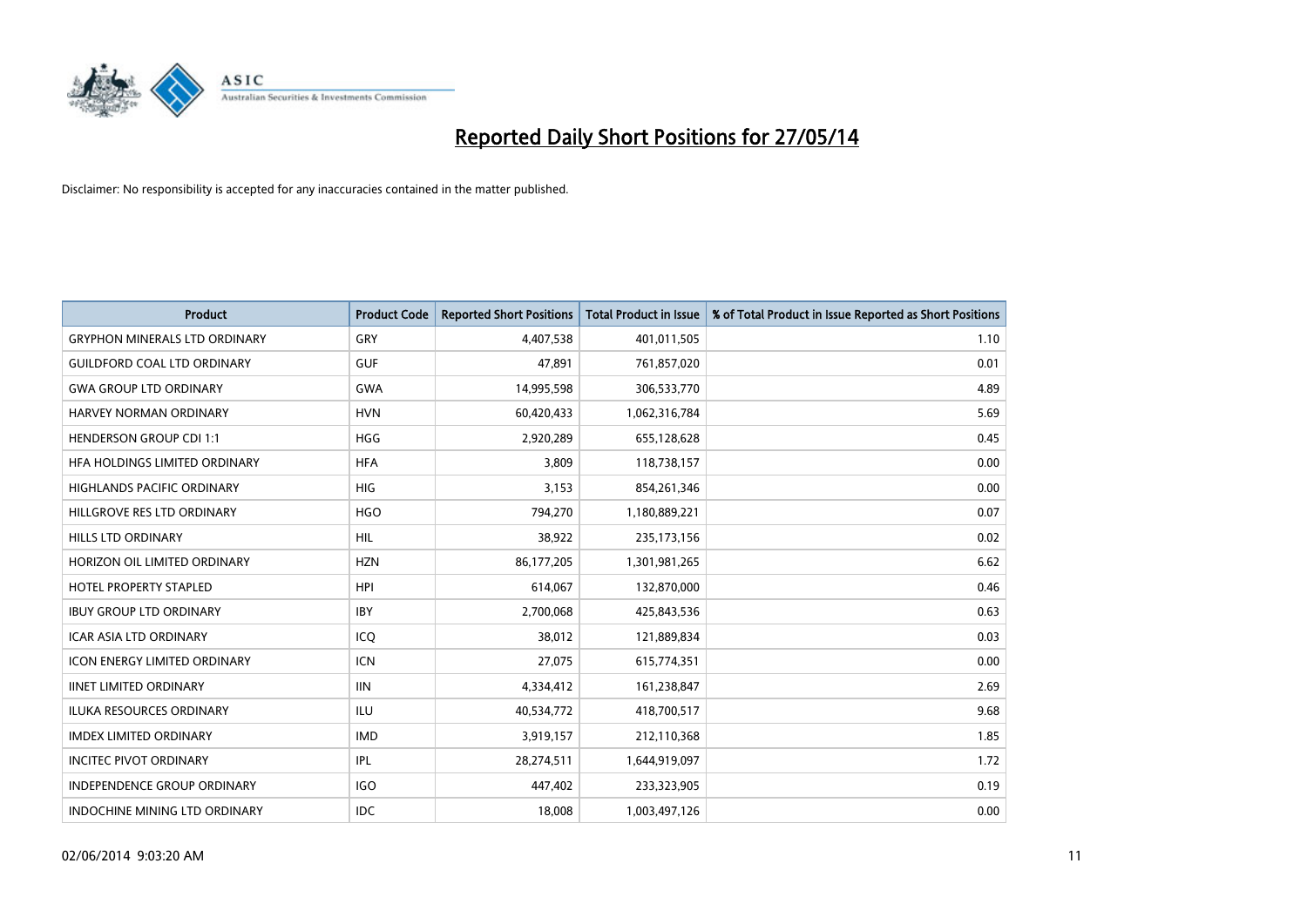

| <b>Product</b>                                | <b>Product Code</b> | <b>Reported Short Positions</b> | <b>Total Product in Issue</b> | % of Total Product in Issue Reported as Short Positions |
|-----------------------------------------------|---------------------|---------------------------------|-------------------------------|---------------------------------------------------------|
| <b>INDOPHIL RESOURCES ORDINARY</b>            | <b>IRN</b>          | 2,338,379                       | 1,203,146,194                 | 0.19                                                    |
| <b>INDUSTRIA REIT STAPLED</b>                 | <b>IDR</b>          | 68,362                          | 125,000,001                   | 0.05                                                    |
| <b>INFIGEN ENERGY STAPLED SECURITIES</b>      | <b>IFN</b>          | 2,985,304                       | 764,993,434                   | 0.39                                                    |
| INGENIA GROUP STAPLED SECURITIES              | <b>INA</b>          | 1,256,726                       | 676,240,232                   | 0.19                                                    |
| <b>INSURANCE AUSTRALIA ORDINARY</b>           | IAG                 | 19,108,778                      | 2,341,618,048                 | 0.82                                                    |
| <b>INTREPID MINES ORDINARY</b>                | <b>IAU</b>          | 15,122,927                      | 557,162,848                   | 2.71                                                    |
| <b>INVESTA OFFICE FUND STAPLED SECURITIES</b> | <b>IOF</b>          | 492.365                         | 614,047,458                   | 0.08                                                    |
| <b>INVOCARE LIMITED ORDINARY</b>              | <b>IVC</b>          | 4,244,958                       | 110,030,298                   | 3.86                                                    |
| <b>IOOF HOLDINGS LTD ORDINARY</b>             | IFL                 | 1,745,731                       | 232,118,034                   | 0.75                                                    |
| <b>IPROPERTY GROUP LTD ORDINARY</b>           | <b>IPP</b>          | 1,213,752                       | 181,579,840                   | 0.67                                                    |
| <b>IRESS LIMITED ORDINARY</b>                 | <b>IRE</b>          | 2,777,392                       | 158,585,126                   | 1.75                                                    |
| <b>IRON ORE HOLDINGS ORDINARY</b>             | <b>IOH</b>          | 26.197                          | 161,174,005                   | 0.02                                                    |
| <b>ISELECT LTD ORDINARY</b>                   | <b>ISU</b>          | 7,514,301                       | 260,889,894                   | 2.88                                                    |
| JAMES HARDIE INDUST CHESS DEPOSITARY INT      | <b>IHX</b>          | 4,987,676                       | 445,037,502                   | 1.12                                                    |
| <b>JAPARA HEALTHCARE LT ORDINARY</b>          | <b>IHC</b>          | 9,319,994                       | 262,500,000                   | 3.55                                                    |
| <b>JB HI-FI LIMITED ORDINARY</b>              | <b>IBH</b>          | 10,546,443                      | 100,385,400                   | 10.51                                                   |
| <b>KAGARA LTD ORDINARY</b>                    | KZL                 | 4,528,202                       | 798,953,117                   | 0.57                                                    |
| KAROON GAS AUSTRALIA ORDINARY                 | <b>KAR</b>          | 14,882,589                      | 255,841,581                   | 5.82                                                    |
| KATHMANDU HOLD LTD ORDINARY                   | <b>KMD</b>          | 928,760                         | 200,633,469                   | 0.46                                                    |
| <b>KBL MINING LIMITED ORDINARY</b>            | <b>KBL</b>          | 1,820                           | 393,535,629                   | 0.00                                                    |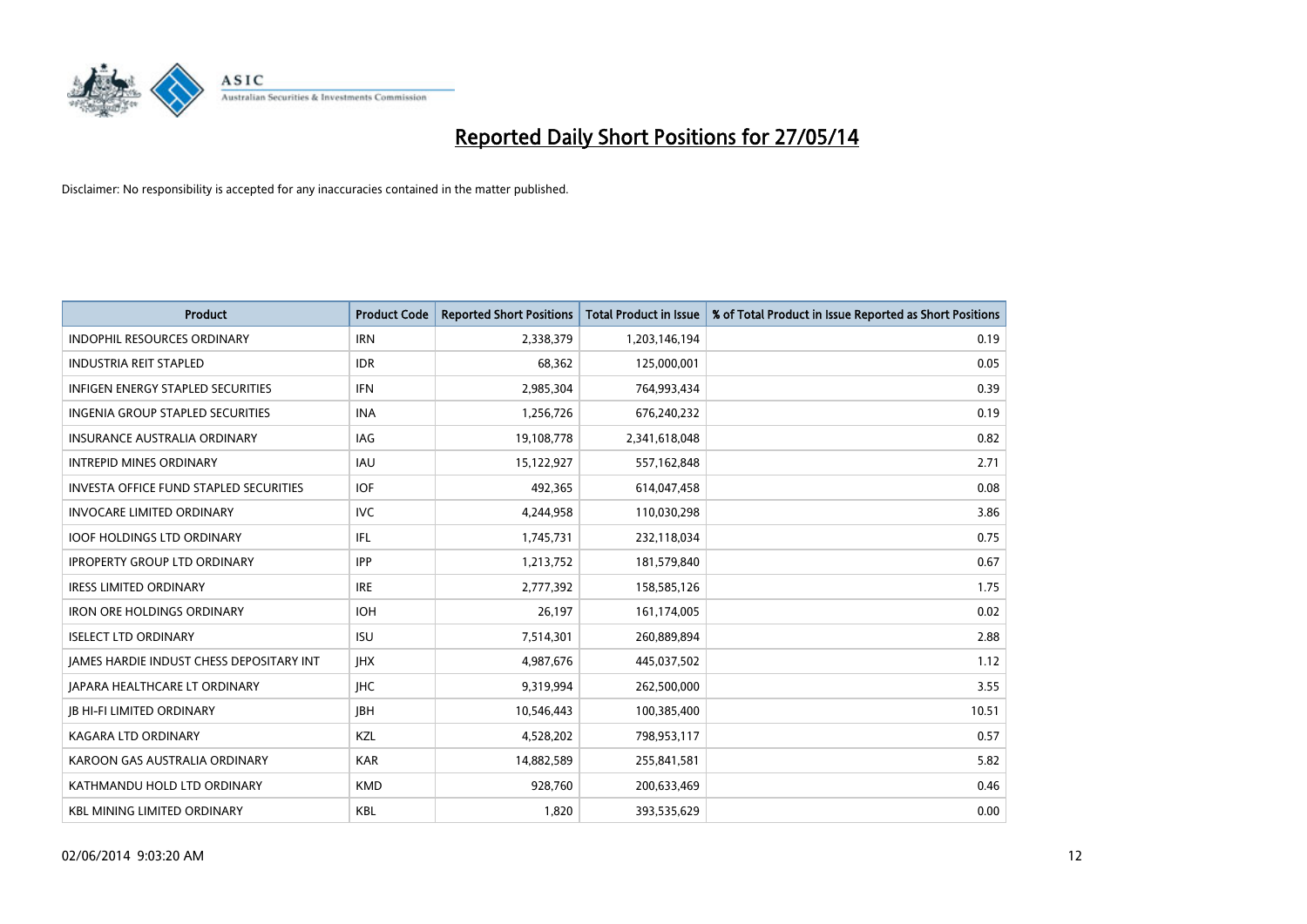

| <b>Product</b>                        | <b>Product Code</b> | <b>Reported Short Positions</b> | <b>Total Product in Issue</b> | % of Total Product in Issue Reported as Short Positions |
|---------------------------------------|---------------------|---------------------------------|-------------------------------|---------------------------------------------------------|
| KINGSGATE CONSOLID. ORDINARY          | <b>KCN</b>          | 7,640,903                       | 223,584,937                   | 3.42                                                    |
| KINGSROSE MINING LTD ORDINARY         | <b>KRM</b>          | 339,230                         | 358,611,493                   | 0.09                                                    |
| LEIGHTON HOLDINGS ORDINARY            | LEI                 | 7,278,225                       | 338,503,563                   | 2.15                                                    |
| LEND LEASE GROUP UNIT/ORD STAPLED     | LLC                 | 5,862,105                       | 577,475,833                   | 1.02                                                    |
| LIQUEFIED NATURAL ORDINARY            | LNG                 | 230,744                         | 387,206,269                   | 0.06                                                    |
| <b>LOGICAMMS LIMITED ORDINARY</b>     | <b>LCM</b>          | 13,680                          | 71,178,179                    | 0.02                                                    |
| LYCOPODIUM LIMITED ORDINARY           | LYL                 | $\mathbf{1}$                    | 38,965,103                    | 0.00                                                    |
| LYNAS CORPORATION ORDINARY            | <b>LYC</b>          | 149,291,130                     | 1,961,285,594                 | 7.61                                                    |
| <b>M2 GRP LTD ORDINARY</b>            | <b>MTU</b>          | 17,272,388                      | 180,398,183                   | 9.57                                                    |
| <b>MACA LIMITED ORDINARY</b>          | <b>MLD</b>          | 271,801                         | 202,676,373                   | 0.13                                                    |
| MACMAHON HOLDINGS ORDINARY            | MAH                 | 24,964                          | 1,261,699,966                 | 0.00                                                    |
| MACO ATLAS ROADS GRP ORDINARY STAPLED | <b>MQA</b>          | 4,932,733                       | 487,230,540                   | 1.01                                                    |
| MACQUARIE GROUP LTD ORDINARY          | <b>MOG</b>          | 1,347,166                       | 321,090,152                   | 0.42                                                    |
| MAGELLAN FIN GRP LTD ORDINARY         | <b>MFG</b>          | 2,546,822                       | 158,842,157                   | 1.60                                                    |
| <b>MATRIX C &amp; E LTD ORDINARY</b>  | <b>MCE</b>          | 2,927,189                       | 94,555,428                    | 3.10                                                    |
| MAVERICK DRILLING ORDINARY            | <b>MAD</b>          | 8,058,987                       | 533,885,763                   | 1.51                                                    |
| MAXITRANS INDUSTRIES ORDINARY         | <b>MXI</b>          | 464,835                         | 185,075,653                   | 0.25                                                    |
| MAYNE PHARMA LTD ORDINARY             | <b>MYX</b>          | 276,654                         | 586,651,477                   | 0.05                                                    |
| <b>MCALEESE LTD ORDINARY</b>          | <b>MCS</b>          | 3,244                           | 287,365,502                   | 0.00                                                    |
| MCMILLAN SHAKESPEARE ORDINARY         | <b>MMS</b>          | 401,378                         | 74,523,965                    | 0.54                                                    |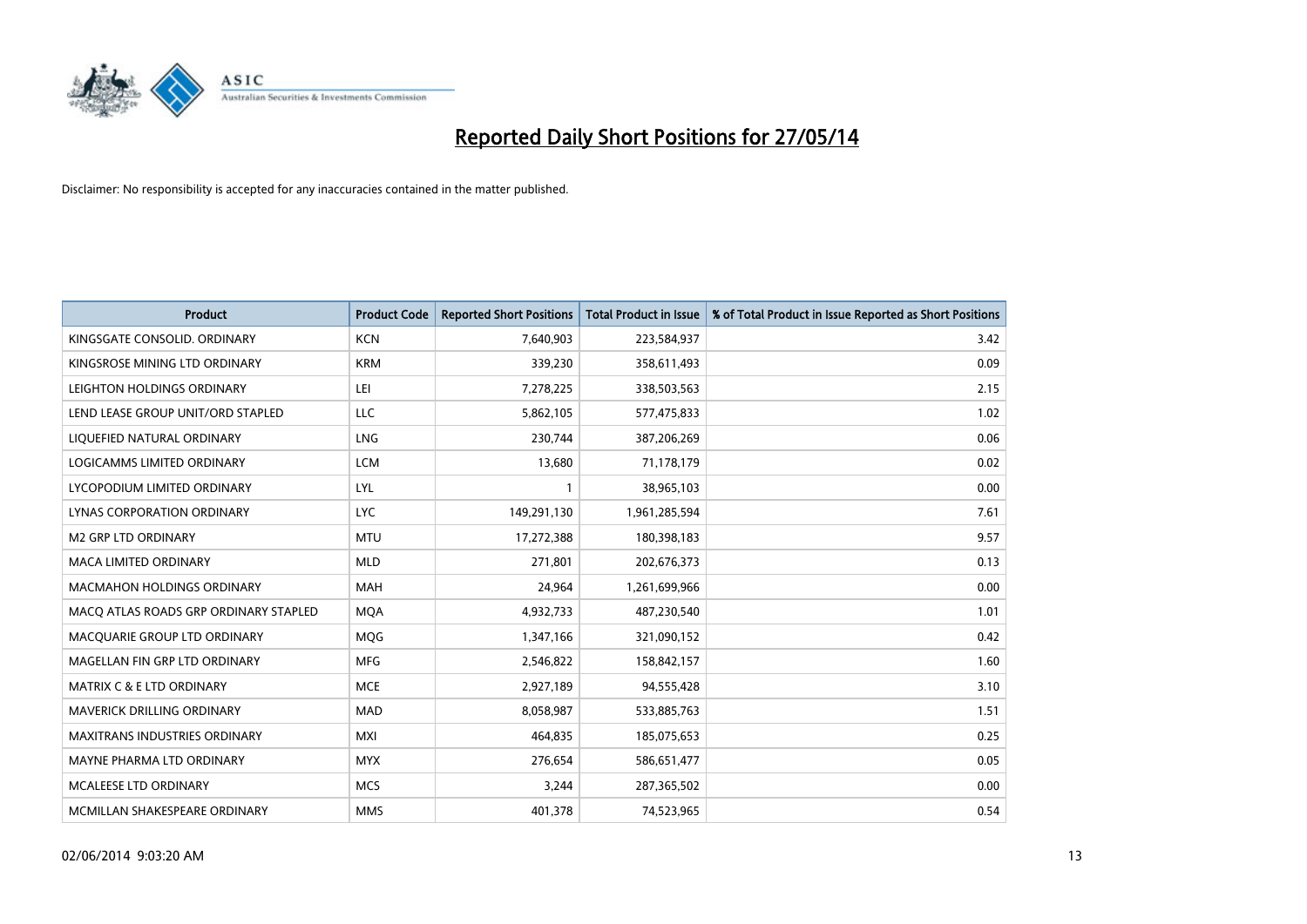

| <b>Product</b>                    | <b>Product Code</b> | <b>Reported Short Positions</b> | <b>Total Product in Issue</b> | % of Total Product in Issue Reported as Short Positions |
|-----------------------------------|---------------------|---------------------------------|-------------------------------|---------------------------------------------------------|
| <b>MCPHERSON'S LTD ORDINARY</b>   | <b>MCP</b>          | 200,323                         | 95,434,645                    | 0.21                                                    |
| MEDUSA MINING LTD ORDINARY        | <b>MML</b>          | 5,698,728                       | 207,794,301                   | 2.74                                                    |
| MELBOURNE IT LIMITED ORDINARY     | <b>MLB</b>          | $\overline{2}$                  | 92,944,392                    | 0.00                                                    |
| <b>MERMAID MARINE ORDINARY</b>    | <b>MRM</b>          | 6,475,097                       | 366,766,098                   | 1.77                                                    |
| MESOBLAST LIMITED ORDINARY        | <b>MSB</b>          | 19,709,948                      | 321,616,694                   | 6.13                                                    |
| METALS X LIMITED ORDINARY         | <b>MLX</b>          | 1,320,736                       | 1,655,386,110                 | 0.08                                                    |
| METCASH LIMITED ORDINARY          | <b>MTS</b>          | 96,220,390                      | 888,338,048                   | 10.83                                                   |
| METMINCO LIMITED ORDINARY         | <b>MNC</b>          | 142,147                         | 1,749,543,023                 | 0.01                                                    |
| MIGHTY RIVER POWER ORDINARY       | <b>MYT</b>          | 3,676,275                       | 1,400,012,517                 | 0.26                                                    |
| MINCOR RESOURCES NL ORDINARY      | <b>MCR</b>          | 56,176                          | 188,208,274                   | 0.03                                                    |
| MINERAL DEPOSITS ORDINARY         | <b>MDL</b>          | 1,245,178                       | 103,538,786                   | 1.20                                                    |
| MINERAL RESOURCES, ORDINARY       | <b>MIN</b>          | 9,020,390                       | 186,556,246                   | 4.84                                                    |
| MINT WIRELESS ORDINARY            | <b>MNW</b>          | 1,139,984                       | 447,372,395                   | 0.25                                                    |
| MIRABELA NICKEL LTD ORDINARY      | <b>MBN</b>          | 18,455,648                      | 876,801,147                   | 2.10                                                    |
| MIRVAC GROUP STAPLED SECURITIES   | <b>MGR</b>          | 4,884,329                       | 3,692,279,772                 | 0.13                                                    |
| MOLOPO ENERGY LTD ORDINARY        | <b>MPO</b>          | 222,623                         | 248,505,936                   | 0.09                                                    |
| MONADELPHOUS GROUP ORDINARY       | <b>MND</b>          | 11,684,566                      | 92,679,570                    | 12.61                                                   |
| MORTGAGE CHOICE LTD ORDINARY      | <b>MOC</b>          | 42,815                          | 123,780,387                   | 0.03                                                    |
| <b>MOUNT GIBSON IRON ORDINARY</b> | <b>MGX</b>          | 14,099,504                      | 1,090,584,232                 | 1.29                                                    |
| MULTIPLEX SITES SITES             | <b>MXUPA</b>        | 2,409                           | 4,500,000                     | 0.05                                                    |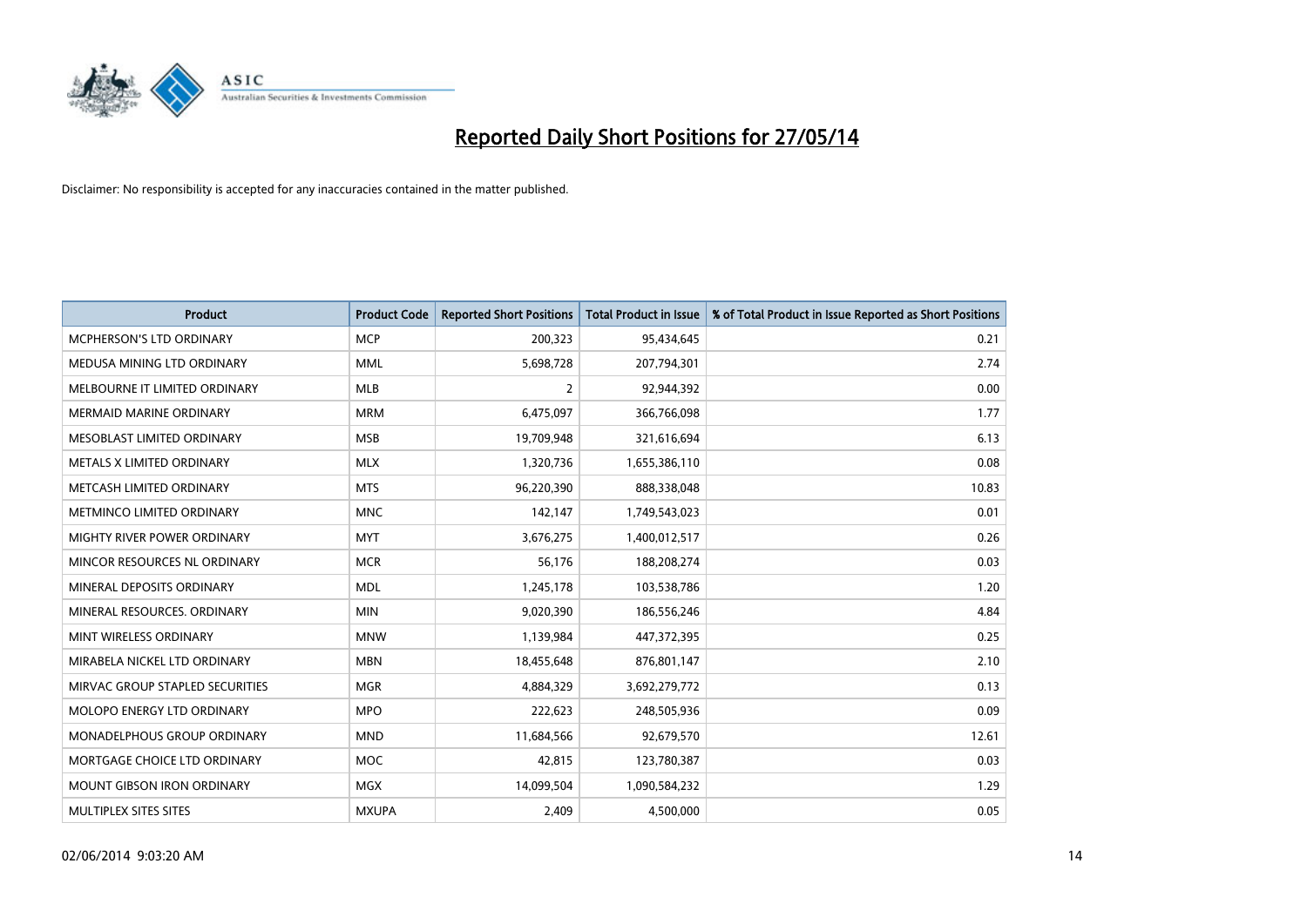

| <b>Product</b>                    | <b>Product Code</b> | <b>Reported Short Positions</b> | <b>Total Product in Issue</b> | % of Total Product in Issue Reported as Short Positions |
|-----------------------------------|---------------------|---------------------------------|-------------------------------|---------------------------------------------------------|
| MURCHISON METALS LTD ORDINARY     | <b>MMX</b>          | 215,291                         | 450,497,346                   | 0.05                                                    |
| <b>MYER HOLDINGS LTD ORDINARY</b> | <b>MYR</b>          | 59,805,829                      | 585,684,551                   | 10.21                                                   |
| NANOSONICS LIMITED ORDINARY       | <b>NAN</b>          | 443,539                         | 263,798,826                   | 0.17                                                    |
| NATIONAL AUST, BANK ORDINARY      | <b>NAB</b>          | 9,283,663                       | 2,353,916,258                 | 0.39                                                    |
| NATIONAL STORAGE STAPLED          | <b>NSR</b>          | 270,071                         | 244,897,097                   | 0.11                                                    |
| NAVITAS LIMITED ORDINARY          | <b>NVT</b>          | 3,218,487                       | 375,712,581                   | 0.86                                                    |
| NEARMAP LTD ORDINARY              | <b>NEA</b>          | 149,876                         | 337,346,101                   | 0.04                                                    |
| NEON ENERGY LIMITED ORDINARY      | <b>NEN</b>          | 249,797                         | 553,037,848                   | 0.05                                                    |
| NEW HOPE CORPORATION ORDINARY     | <b>NHC</b>          | 1,121,574                       | 830,933,112                   | 0.13                                                    |
| NEWCREST MINING ORDINARY          | <b>NCM</b>          | 8,459,029                       | 766,510,971                   | 1.10                                                    |
| NEWS CORP A NON-VOTING CDI        | <b>NWSLV</b>        | 394,009                         | 3,115,091                     | 12.65                                                   |
| NEWS CORP B VOTING CDI            | <b>NWS</b>          | 2,234,703                       | 20,738,712                    | 10.78                                                   |
| NEWSAT LIMITED ORDINARY           | <b>NWT</b>          | 8,083,497                       | 612,199,841                   | 1.32                                                    |
| NEXTDC LIMITED ORDINARY           | <b>NXT</b>          | 13,243,814                      | 193,154,486                   | 6.86                                                    |
| NEXUS ENERGY LIMITED ORDINARY     | <b>NXS</b>          | 114,585,429                     | 1,330,219,459                 | 8.61                                                    |
| NIB HOLDINGS LIMITED ORDINARY     | <b>NHF</b>          | 2,188,240                       | 439,004,182                   | 0.50                                                    |
| NICK SCALI LIMITED ORDINARY       | <b>NCK</b>          | $\mathbf{1}$                    | 81,000,000                    | 0.00                                                    |
| NIDO PETROLEUM ORDINARY           | <b>NDO</b>          | 47,402                          | 2,048,317,635                 | 0.00                                                    |
| NINE ENTERTAINMENT ORDINARY       | <b>NEC</b>          | 8,298,744                       | 940,295,023                   | 0.88                                                    |
| NOBLE MINERAL RES ORDINARY        | <b>NMG</b>          | 2,365,726                       | 666,397,952                   | 0.36                                                    |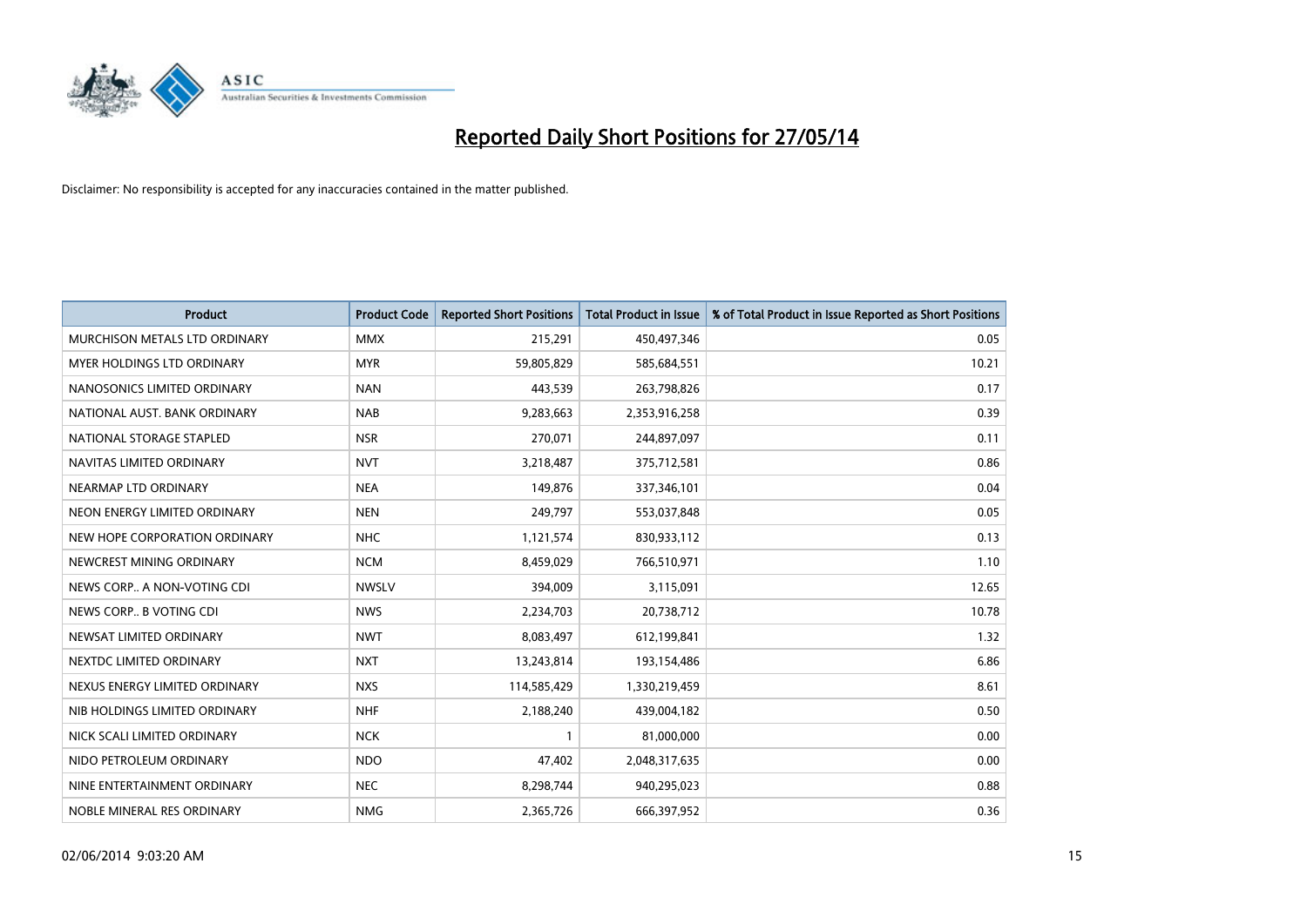

| <b>Product</b>                        | <b>Product Code</b> | <b>Reported Short Positions</b> | <b>Total Product in Issue</b> | % of Total Product in Issue Reported as Short Positions |
|---------------------------------------|---------------------|---------------------------------|-------------------------------|---------------------------------------------------------|
| NORTHERN IRON LTD ORDINARY            | <b>NFE</b>          | 20,000                          | 484,405,314                   | 0.00                                                    |
| NORTHERN STAR ORDINARY                | <b>NST</b>          | 589,834                         | 578,591,915                   | 0.10                                                    |
| NOVOGEN LIMITED ORDINARY              | <b>NRT</b>          | 124,793                         | 168,557,834                   | 0.07                                                    |
| NRW HOLDINGS LIMITED ORDINARY         | <b>NWH</b>          | 12,858,743                      | 278,888,011                   | 4.61                                                    |
| NUCOAL RESOURCES LTD ORDINARY         | <b>NCR</b>          | $\mathbf{1}$                    | 768,612,354                   | 0.00                                                    |
| NUFARM LIMITED ORDINARY               | <b>NUF</b>          | 16,299,427                      | 264,021,627                   | 6.17                                                    |
| NUPLEX INDUSTRIES ORDINARY            | <b>NPX</b>          | 1,000                           | 198,125,827                   | 0.00                                                    |
| OAKTON LIMITED ORDINARY               | <b>OKN</b>          | 502                             | 89,990,235                    | 0.00                                                    |
| OCEANAGOLD CORP. CHESS DEPOSITARY INT | OGC                 | 2,439,402                       | 300,567,377                   | 0.81                                                    |
| OCEANIA CAPITAL LTD ORDINARY          | <b>OCP</b>          | $\mathbf{1}$                    | 35,307,209                    | 0.00                                                    |
| OIL SEARCH LTD ORDINARY               | OSH                 | 9,424,894                       | 1,519,022,225                 | 0.62                                                    |
| OM HOLDINGS LIMITED ORDINARY          | OMH                 | 502,552                         | 733,423,337                   | 0.07                                                    |
| ORICA LIMITED ORDINARY                | ORI                 | 8,985,821                       | 370,924,362                   | 2.42                                                    |
| ORIGIN ENERGY ORDINARY                | <b>ORG</b>          | 7,524,124                       | 1,103,645,753                 | 0.68                                                    |
| OROCOBRE LIMITED ORDINARY             | <b>ORE</b>          | 2,135,737                       | 132,041,911                   | 1.62                                                    |
| ORORA LIMITED ORDINARY                | <b>ORA</b>          | 1,445,796                       | 1,206,684,923                 | 0.12                                                    |
| OROTONGROUP LIMITED ORDINARY          | ORL                 | 167,061                         | 40,880,902                    | 0.41                                                    |
| OZ MINERALS ORDINARY                  | OZL                 | 12,428,329                      | 303,470,022                   | 4.10                                                    |
| OZFOREX GROUP LTD ORDINARY            | <b>OFX</b>          | 5,084,606                       | 240,000,000                   | 2.12                                                    |
| PACIFIC BRANDS ORDINARY               | <b>PBG</b>          | 20,704,392                      | 917,226,291                   | 2.26                                                    |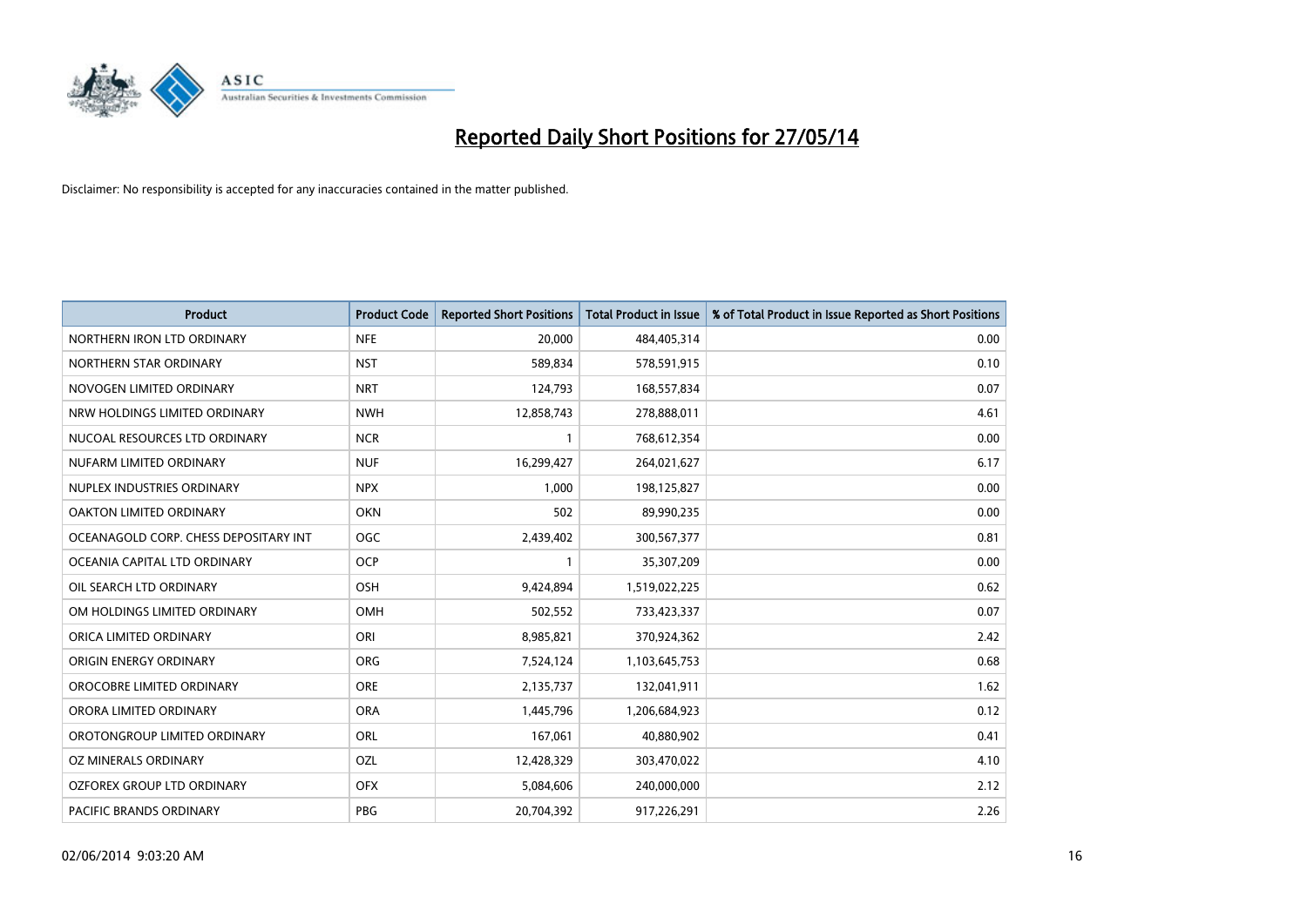

| <b>Product</b>                | <b>Product Code</b> | <b>Reported Short Positions</b> | <b>Total Product in Issue</b> | % of Total Product in Issue Reported as Short Positions |
|-------------------------------|---------------------|---------------------------------|-------------------------------|---------------------------------------------------------|
| PACT GROUP HLDGS LTD ORDINARY | <b>PGH</b>          | 2,874,130                       | 294,097,961                   | 0.98                                                    |
| PALADIN ENERGY LTD ORDINARY   | <b>PDN</b>          | 94,899,249                      | 964,367,284                   | 9.84                                                    |
| PANAUST LIMITED ORDINARY      | <b>PNA</b>          | 1,054,438                       | 635,580,654                   | 0.17                                                    |
| PANORAMIC RESOURCES ORDINARY  | PAN                 | 854,774                         | 322,275,824                   | 0.27                                                    |
| PANTERRA GOLD LTD ORDINARY    | PGI                 | $\mathbf{1}$                    | 772,781,012                   | 0.00                                                    |
| PAPERLINX LIMITED ORDINARY    | <b>PPX</b>          | 44,770                          | 665, 181, 261                 | 0.01                                                    |
| PAPILLON RES LTD ORDINARY     | PIR                 | 13,197,652                      | 341,794,210                   | 3.86                                                    |
| PATTIES FOODS LTD ORDINARY    | PFL                 | $\mathbf{1}$                    | 139,144,338                   | 0.00                                                    |
| PEET LIMITED ORDINARY         | <b>PPC</b>          | 80,474                          | 433,389,348                   | 0.02                                                    |
| PERPETUAL LIMITED ORDINARY    | PPT                 | 1,261,585                       | 46,574,426                    | 2.71                                                    |
| PERSEUS MINING LTD ORDINARY   | PRU                 | 20,710,584                      | 526,656,401                   | 3.93                                                    |
| PHARMAXIS LTD ORDINARY        | <b>PXS</b>          | 408,118                         | 309,514,849                   | 0.13                                                    |
| PIONEER CREDIT LTD ORDINARY   | <b>PNC</b>          | 984,300                         | 45,373,990                    | 2.17                                                    |
| PLATINUM ASSET ORDINARY       | <b>PTM</b>          | 549,947                         | 580,336,142                   | 0.09                                                    |
| PLATINUM AUSTRALIA ORDINARY   | <b>PLA</b>          | 836,127                         | 504,968,043                   | 0.17                                                    |
| PLATINUM CAPITAL LTD ORDINARY | <b>PMC</b>          | 5,108                           | 231,071,933                   | 0.00                                                    |
| PMP LIMITED ORDINARY          | <b>PMP</b>          | 1,571,414                       | 323,781,124                   | 0.49                                                    |
| PRANA BIOTECHNOLOGY ORDINARY  | <b>PBT</b>          | 978,202                         | 488,646,960                   | 0.20                                                    |
| PREMIER INVESTMENTS ORDINARY  | <b>PMV</b>          | 139,043                         | 155,714,874                   | 0.09                                                    |
| PRIMA BIOMED LTD ORDINARY     | <b>PRR</b>          | 375,671                         | 1,228,709,341                 | 0.03                                                    |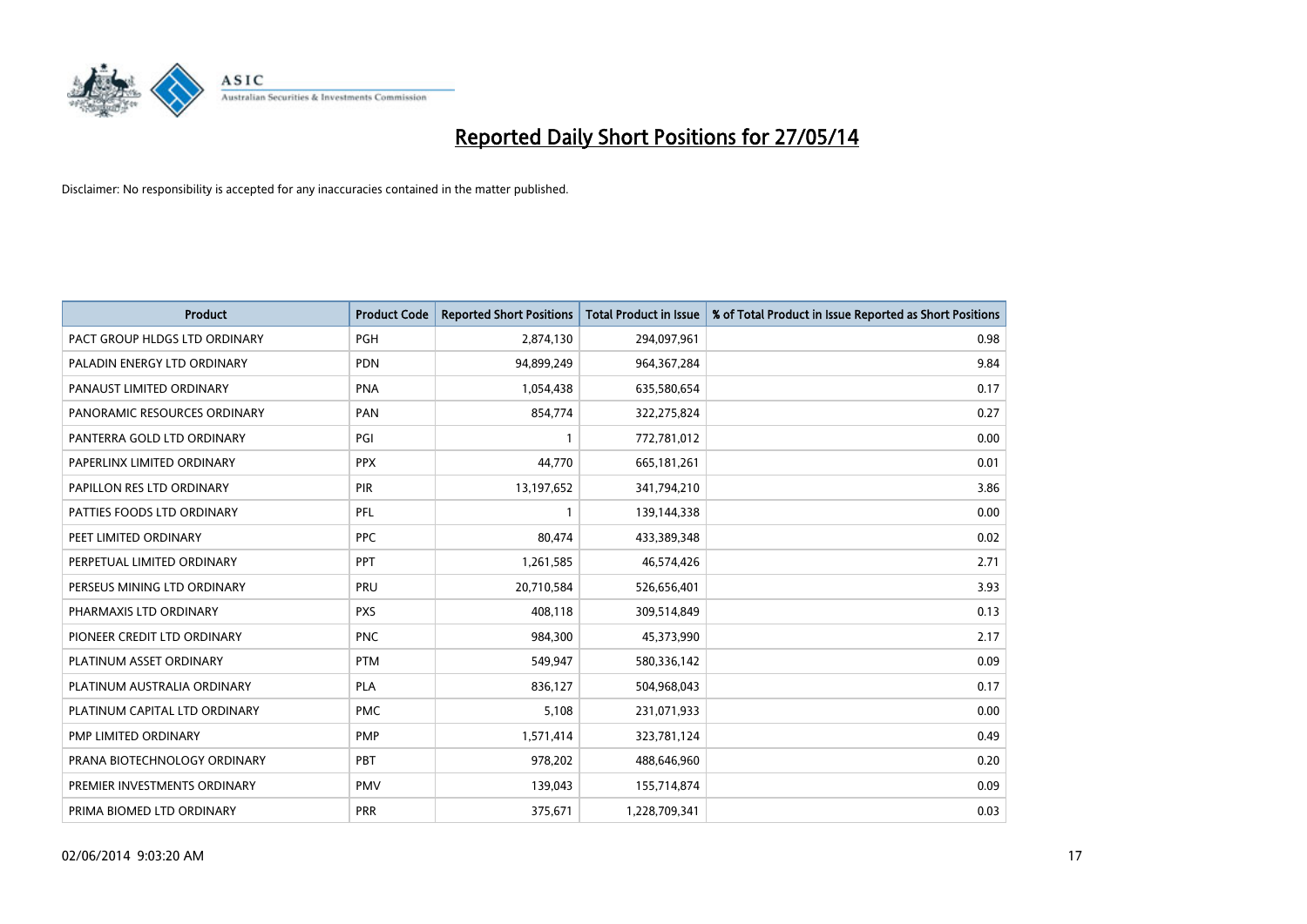

| <b>Product</b>                      | <b>Product Code</b> | <b>Reported Short Positions</b> | <b>Total Product in Issue</b> | % of Total Product in Issue Reported as Short Positions |
|-------------------------------------|---------------------|---------------------------------|-------------------------------|---------------------------------------------------------|
| PRIMARY HEALTH CARE ORDINARY        | <b>PRY</b>          | 15,266,214                      | 505,659,944                   | 3.02                                                    |
| PRIME MEDIA GRP LTD ORDINARY        | <b>PRT</b>          | 2,142,859                       | 366,330,303                   | 0.58                                                    |
| PROGRAMMED ORDINARY                 | <b>PRG</b>          | 78,960                          | 118,253,992                   | 0.07                                                    |
| PURA VIDA ENERGY NL ORDINARY        | <b>PVD</b>          | 31,047                          | 127,168,198                   | 0.02                                                    |
| OANTAS AIRWAYS ORDINARY             | QAN                 | 77,119,798                      | 2,196,330,250                 | 3.51                                                    |
| OBE INSURANCE GROUP ORDINARY        | <b>OBE</b>          | 24,160,236                      | 1,253,883,293                 | 1.93                                                    |
| ORXPHARMA LTD ORDINARY              | <b>QRX</b>          | 30,000                          | 164,190,969                   | 0.02                                                    |
| <b>OUBE HOLDINGS LTD ORDINARY</b>   | <b>QUB</b>          | 23,311,625                      | 1,051,172,929                 | 2.22                                                    |
| RAMELIUS RESOURCES ORDINARY         | <b>RMS</b>          | 12,110                          | 365,740,380                   | 0.00                                                    |
| RAMSAY HEALTH CARE ORDINARY         | <b>RHC</b>          | 1,349,328                       | 202,081,252                   | 0.67                                                    |
| <b>RCG CORPORATION LTD ORDINARY</b> | <b>RCG</b>          | 125,147                         | 263,808,625                   | 0.05                                                    |
| <b>RCR TOMLINSON ORDINARY</b>       | <b>RCR</b>          | 371,511                         | 136,989,238                   | 0.27                                                    |
| <b>REA GROUP ORDINARY</b>           | <b>REA</b>          | 979,114                         | 131,714,699                   | 0.74                                                    |
| RECALL HOLDINGS LTD ORDINARY        | <b>REC</b>          | 2,816,101                       | 312,836,448                   | 0.90                                                    |
| <b>RECKON LIMITED ORDINARY</b>      | <b>RKN</b>          | 1,342,394                       | 126,913,066                   | 1.06                                                    |
| <b>RED FORK ENERGY ORDINARY</b>     | <b>RFE</b>          | 2,716,865                       | 501,051,719                   | 0.54                                                    |
| REDBANK ENERGY LTD ORDINARY         | AEJ                 | 13                              | 786,287                       | 0.00                                                    |
| REECE AUSTRALIA LTD. ORDINARY       | <b>REH</b>          | 77                              | 99,600,000                    | 0.00                                                    |
| <b>REED RESOURCES LTD ORDINARY</b>  | <b>RDR</b>          | 1,015                           | 523,453,895                   | 0.00                                                    |
| REGIS RESOURCES ORDINARY            | <b>RRL</b>          | 24,222,395                      | 499,744,095                   | 4.85                                                    |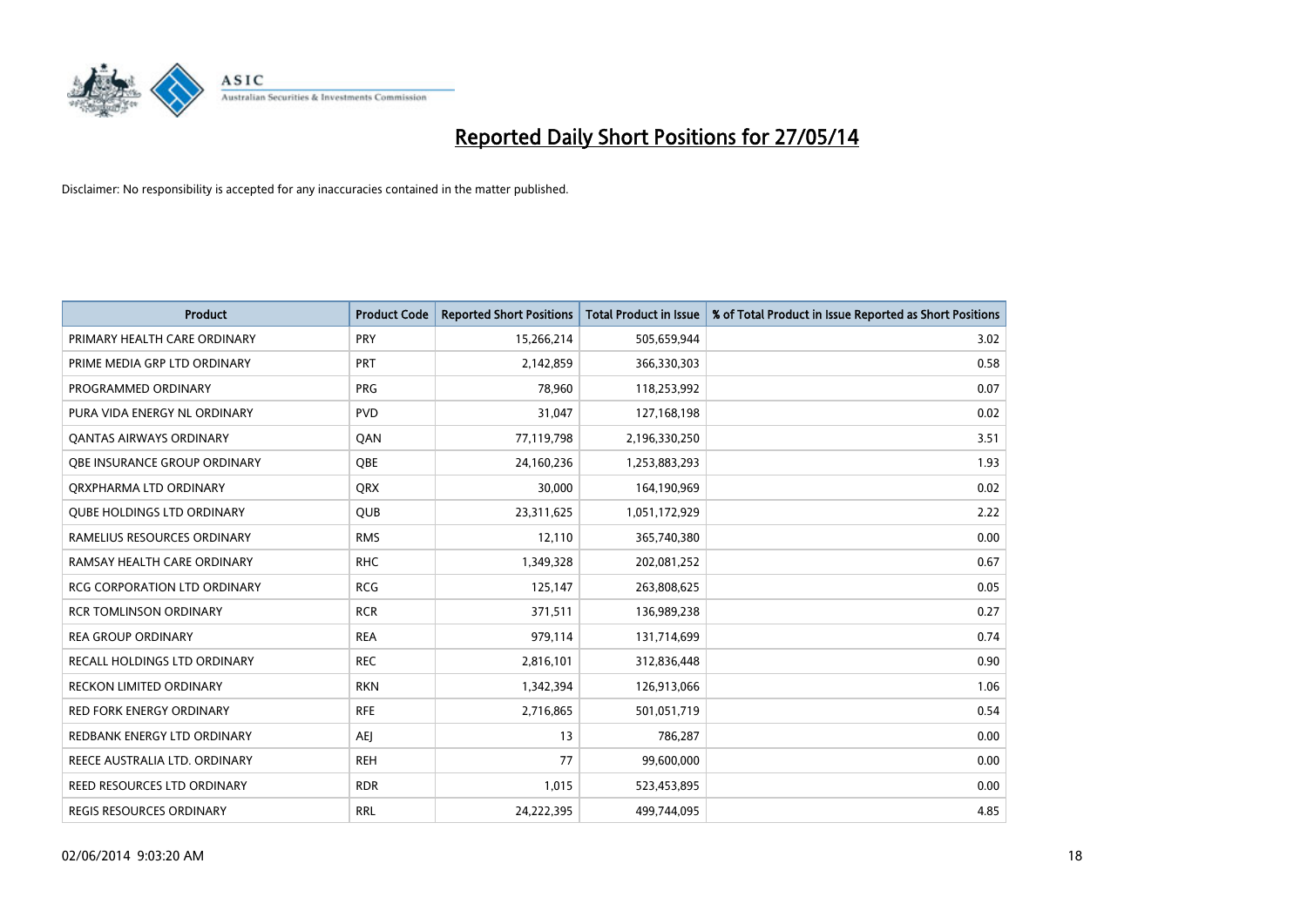

| <b>Product</b>                        | <b>Product Code</b> | <b>Reported Short Positions</b> | <b>Total Product in Issue</b> | % of Total Product in Issue Reported as Short Positions |
|---------------------------------------|---------------------|---------------------------------|-------------------------------|---------------------------------------------------------|
| RESMED INC CDI 10:1                   | <b>RMD</b>          | 34,186,505                      | 1,402,915,440                 | 2.44                                                    |
| RESOLUTE MINING ORDINARY              | <b>RSG</b>          | 10,707,291                      | 641,189,223                   | 1.67                                                    |
| <b>RESOURCE GENERATION ORDINARY</b>   | <b>RES</b>          | 1,220                           | 581,380,338                   | 0.00                                                    |
| RETAIL FOOD GROUP ORDINARY            | <b>RFG</b>          | 5,122,806                       | 144,868,508                   | 3.54                                                    |
| REX MINERALS LIMITED ORDINARY         | <b>RXM</b>          | 653,804                         | 220,519,784                   | 0.30                                                    |
| <b>RIDLEY CORPORATION ORDINARY</b>    | <b>RIC</b>          | 2,199,882                       | 307,817,071                   | 0.71                                                    |
| RIO TINTO LIMITED ORDINARY            | <b>RIO</b>          | 3,836,876                       | 435,758,720                   | 0.88                                                    |
| ROC OIL COMPANY ORDINARY              | <b>ROC</b>          | 236,056                         | 687,618,400                   | 0.03                                                    |
| ROYAL WOLF HOLDINGS ORDINARY          | <b>RWH</b>          | 192,532                         | 100,387,052                   | 0.19                                                    |
| RUBIK FINANCIAL LTD, ORDINARY         | RFL                 | 100                             | 308,581,732                   | 0.00                                                    |
| RURALCO HOLDINGS ORDINARY             | <b>RHL</b>          | 1,000                           | 77,291,069                    | 0.00                                                    |
| <b>RXP SERVICES LTD ORDINARY</b>      | <b>RXP</b>          | 62,000                          | 133,028,367                   | 0.05                                                    |
| SAI GLOBAL LIMITED ORDINARY           | SAI                 | 6,249,483                       | 210,793,906                   | 2.96                                                    |
| SALMAT LIMITED ORDINARY               | <b>SLM</b>          | 54                              | 159,812,799                   | 0.00                                                    |
| SAMSON OIL & GAS LTD ORDINARY         | SSN                 | 17,634,000                      | 2,837,756,933                 | 0.62                                                    |
| SANDFIRE RESOURCES ORDINARY           | <b>SFR</b>          | 810,820                         | 155,640,968                   | 0.52                                                    |
| <b>SANTOS LTD ORDINARY</b>            | <b>STO</b>          | 6,259,637                       | 975,329,331                   | 0.64                                                    |
| SARACEN MINERAL ORDINARY              | <b>SAR</b>          | 877,524                         | 792,784,738                   | 0.11                                                    |
| SCA PROPERTY GROUP STAPLED SECURITIES | <b>SCP</b>          | 41,502,274                      | 648,628,320                   | 6.40                                                    |
| SEDGMAN LIMITED ORDINARY              | <b>SDM</b>          | 280,658                         | 227,059,277                   | 0.12                                                    |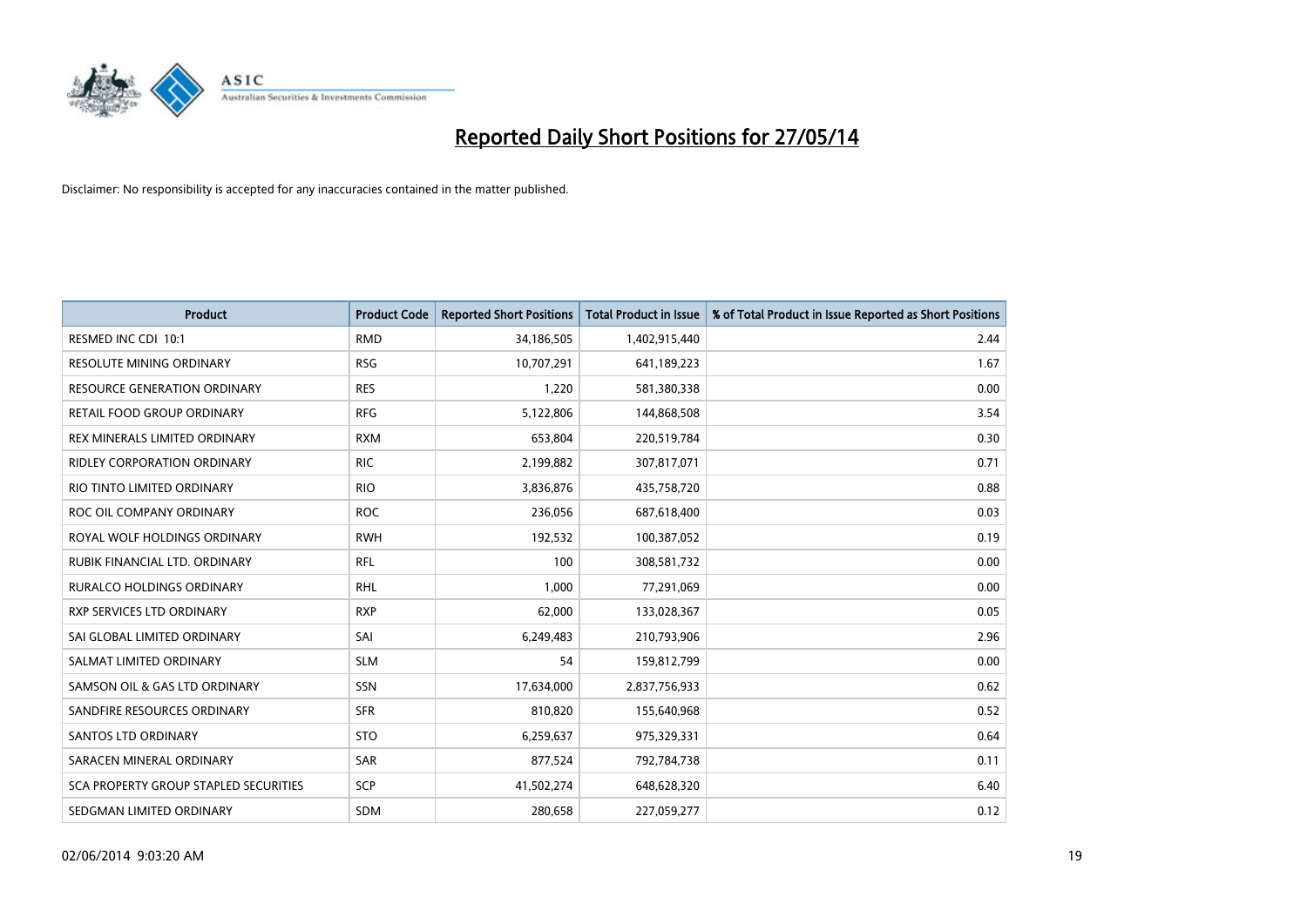

| <b>Product</b>                           | <b>Product Code</b> | <b>Reported Short Positions</b> | <b>Total Product in Issue</b> | % of Total Product in Issue Reported as Short Positions |
|------------------------------------------|---------------------|---------------------------------|-------------------------------|---------------------------------------------------------|
| SEEK LIMITED ORDINARY                    | <b>SEK</b>          | 8,692,611                       | 340,384,875                   | 2.55                                                    |
| SELECT HARVESTS ORDINARY                 | SHV                 | 19,323                          | 57,999,427                    | 0.03                                                    |
| SENEX ENERGY LIMITED ORDINARY            | <b>SXY</b>          | 8,564,757                       | 1,145,083,917                 | 0.75                                                    |
| SERVCORP LIMITED ORDINARY                | SRV                 | 38,700                          | 98,432,275                    | 0.04                                                    |
| SERVICE STREAM ORDINARY                  | <b>SSM</b>          | 30                              | 386,389,873                   | 0.00                                                    |
| SEVEN GROUP HOLDINGS ORDINARY            | <b>SVW</b>          | 70,392                          | 305,294,332                   | 0.02                                                    |
| SEVEN WEST MEDIA LTD ORDINARY            | <b>SWM</b>          | 4,272,343                       | 999,160,872                   | 0.43                                                    |
| SEYMOUR WHYTE LTD ORDINARY               | <b>SWL</b>          | 1,750                           | 87,647,595                    | 0.00                                                    |
| SG FLEET GROUP LTD ORDINARY              | SGF                 | 627,931                         | 242,691,826                   | 0.26                                                    |
| SIGMA PHARMACEUTICAL ORDINARY            | <b>SIP</b>          | 14,830,678                      | 1,125,026,719                 | 1.32                                                    |
| SILEX SYSTEMS ORDINARY                   | <b>SLX</b>          | 2,959,859                       | 170,367,734                   | 1.74                                                    |
| SILVER CHEF LIMITED ORDINARY             | <b>SIV</b>          | 110,659                         | 29,333,629                    | 0.38                                                    |
| SILVER LAKE RESOURCE ORDINARY            | <b>SLR</b>          | 27,445,995                      | 503,233,971                   | 5.45                                                    |
| SIMS METAL MGMT LTD ORDINARY             | SGM                 | 12,978,443                      | 204,469,540                   | 6.35                                                    |
| SINGAPORE TELECOMM. CHESS DEPOSITARY INT | SGT                 | 12,245,919                      | 144,402,021                   | 8.48                                                    |
| SINO GAS ENERGY ORDINARY                 | <b>SEH</b>          | 2,592,743                       | 1,530,457,040                 | 0.17                                                    |
| SIRIUS RESOURCES NL ORDINARY             | <b>SIR</b>          | 12,941,020                      | 262,030,167                   | 4.94                                                    |
| SIRTEX MEDICAL ORDINARY                  | <b>SRX</b>          | 99,235                          | 56,108,439                    | 0.18                                                    |
| SKILLED GROUP LTD ORDINARY               | <b>SKE</b>          | 1,795,611                       | 235,254,496                   | 0.76                                                    |
| <b>SKY NETWORK ORDINARY</b>              | <b>SKT</b>          | 55,686                          | 389,139,785                   | 0.01                                                    |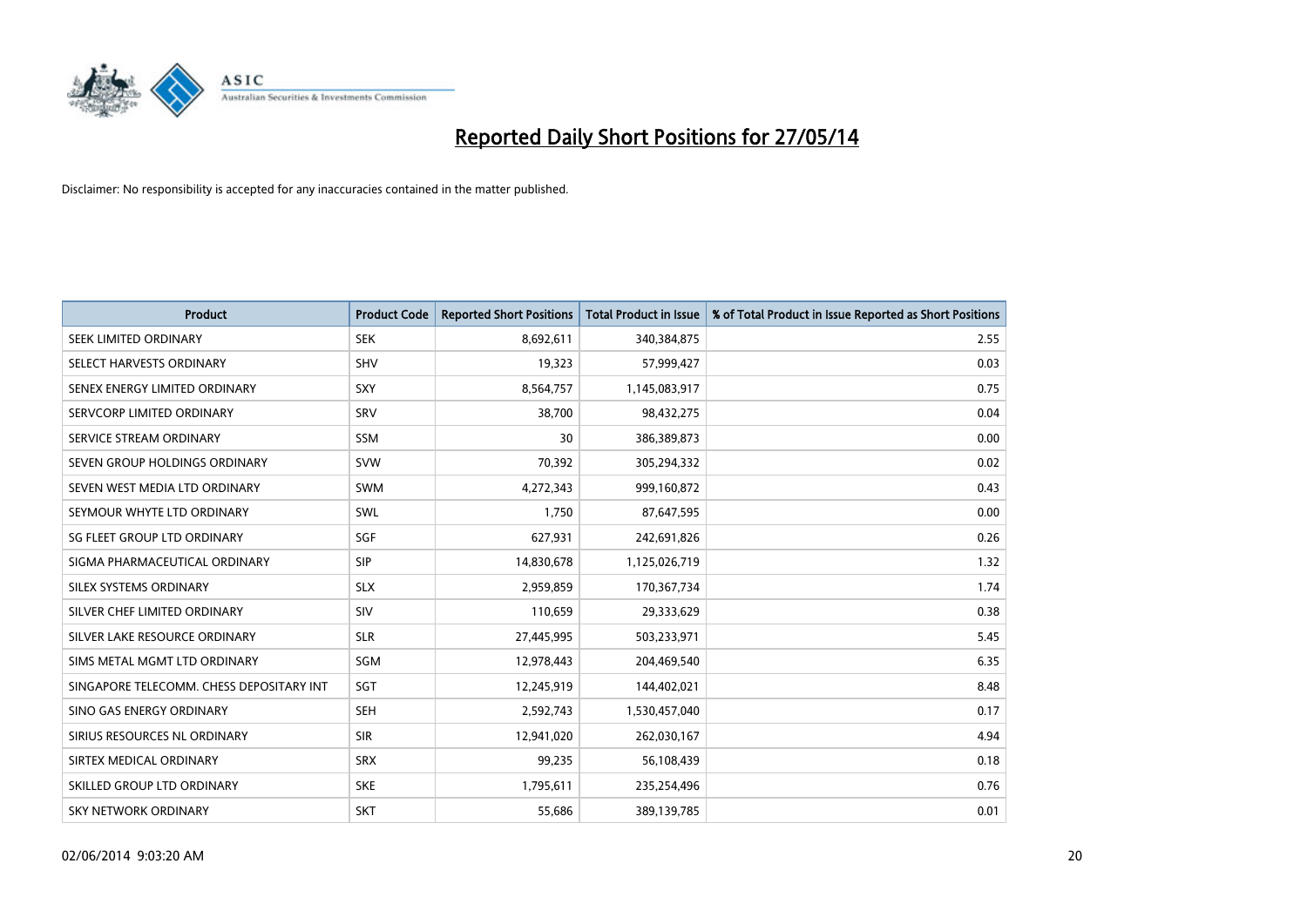

| <b>Product</b>                           | <b>Product Code</b> | <b>Reported Short Positions</b> | <b>Total Product in Issue</b> | % of Total Product in Issue Reported as Short Positions |
|------------------------------------------|---------------------|---------------------------------|-------------------------------|---------------------------------------------------------|
| SKYCITY ENT GRP LTD ORDINARY             | <b>SKC</b>          | 217,334                         | 582,088,094                   | 0.04                                                    |
| <b>SLATER &amp; GORDON ORDINARY</b>      | SGH                 | 6,129,528                       | 204,338,625                   | 3.00                                                    |
| SMS MANAGEMENT, ORDINARY                 | <b>SMX</b>          | 2,536,596                       | 70,099,763                    | 3.62                                                    |
| SONIC HEALTHCARE ORDINARY                | SHL                 | 3,430,142                       | 400,811,556                   | 0.86                                                    |
| SOUL PATTINSON (W.H) ORDINARY            | SOL                 | 9,846                           | 239,395,320                   | 0.00                                                    |
| SOUTH BOULDER MINES ORDINARY             | <b>STB</b>          | 1                               | 129,127,826                   | 0.00                                                    |
| SP AUSNET STAPLED SECURITIES             | <b>SPN</b>          | 54,336,785                      | 3,386,607,080                 | 1.60                                                    |
| SPARK INFRASTRUCTURE STAPLED US PROHIBT. | SKI                 | 22,101,124                      | 1,326,734,264                 | 1.67                                                    |
| SPDR 200 FUND ETF UNITS                  | <b>STW</b>          | 50,717                          | 45,026,368                    | 0.11                                                    |
| SPDR 200 RESOURCES ETF UNITS             | <b>OZR</b>          | 188                             | 1,601,962                     | 0.01                                                    |
| SPDR SMALL ORDS ETF UNITS                | SSO                 | 14,468                          | 801,304                       | 1.81                                                    |
| SPECIALTY FASHION ORDINARY               | <b>SFH</b>          | 2,229                           | 192,236,121                   | 0.00                                                    |
| SPOTLESS GRP HLD LTD ORDINARY            | <b>SPO</b>          | 6,435,226                       | 1,098,290,267                 | 0.59                                                    |
| ST BARBARA LIMITED ORDINARY              | SBM                 | 28,406,759                      | 488,074,077                   | 5.82                                                    |
| STARPHARMA HOLDINGS ORDINARY             | SPL                 | 15,935,140                      | 284,914,680                   | 5.59                                                    |
| STEADFAST GROUP LTD ORDINARY             | SDF                 | 2,611,925                       | 501,638,307                   | 0.52                                                    |
| STH CRS ELECT ENGNR ORDINARY             | <b>SXE</b>          | 19,573                          | 161,523,130                   | 0.01                                                    |
| STHN CROSS MEDIA ORDINARY                | <b>SXL</b>          | 11,742,952                      | 705,246,986                   | 1.67                                                    |
| STOCKLAND UNITS/ORD STAPLED              | SGP                 | 23,063,362                      | 2,326,978,560                 | 0.99                                                    |
| STRAITS RES LTD. ORDINARY                | SRO                 | 28,747                          | 1,217,730,293                 | 0.00                                                    |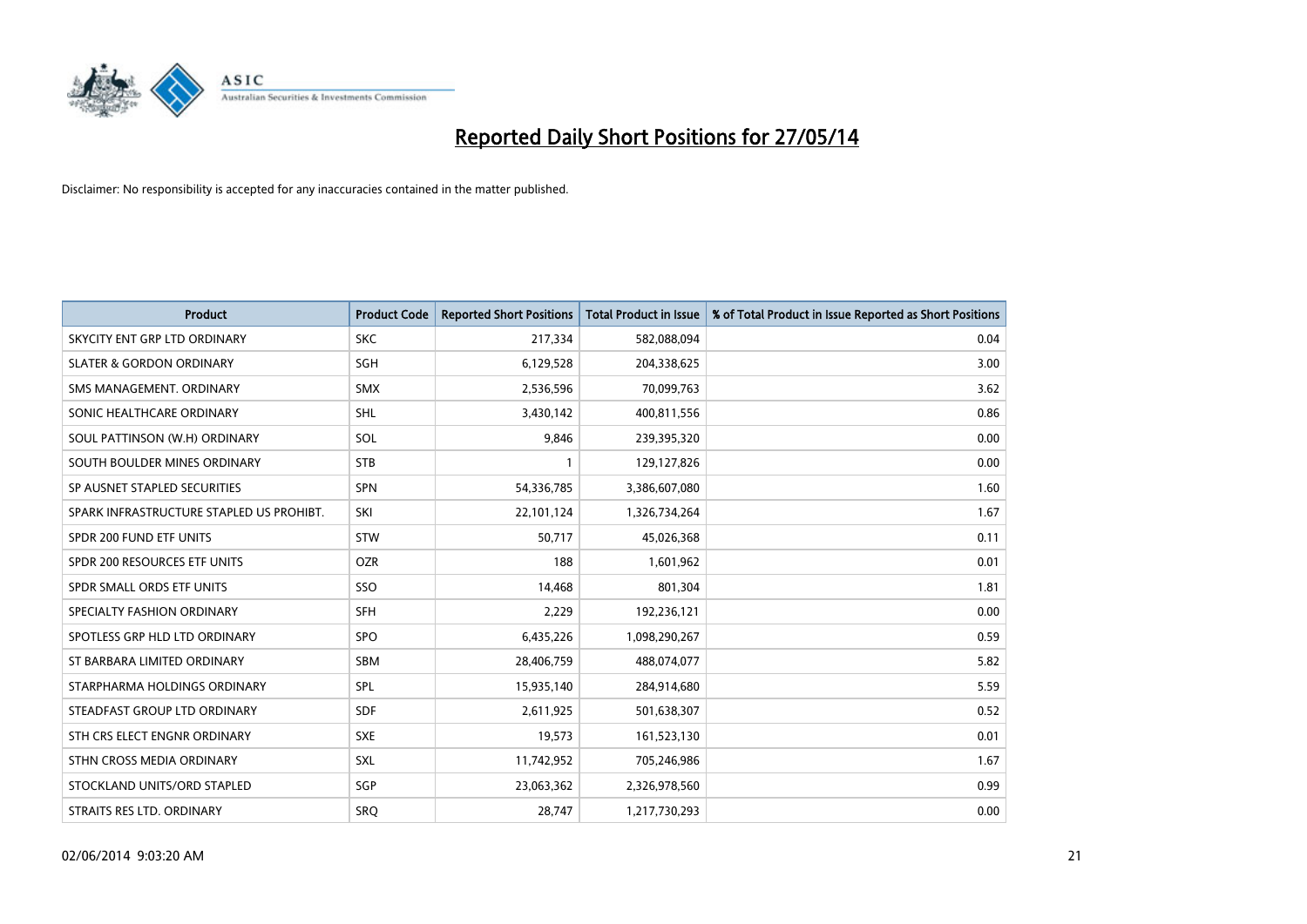

| <b>Product</b>                   | <b>Product Code</b> | <b>Reported Short Positions</b> | <b>Total Product in Issue</b> | % of Total Product in Issue Reported as Short Positions |
|----------------------------------|---------------------|---------------------------------|-------------------------------|---------------------------------------------------------|
| STRIKE ENERGY LTD ORDINARY       | <b>STX</b>          | 3,727                           | 812,497,613                   | 0.00                                                    |
| STW COMMUNICATIONS ORDINARY      | SGN                 | 1,341,191                       | 403,828,512                   | 0.33                                                    |
| SUNCORP GROUP LTD ORDINARY       | <b>SUN</b>          | 13,044,251                      | 1,286,600,980                 | 1.01                                                    |
| SUNDANCE ENERGY ORDINARY         | <b>SEA</b>          | 12,036,537                      | 547,675,861                   | 2.20                                                    |
| SUNDANCE RESOURCES ORDINARY      | SDL                 | 308,333,673                     | 3,079,369,367                 | 10.01                                                   |
| SUNLAND GROUP LTD ORDINARY       | <b>SDG</b>          | 124,105                         | 181,710,087                   | 0.07                                                    |
| SUPER RET REP LTD ORDINARY       | SUL                 | 1,594,024                       | 196,731,620                   | 0.81                                                    |
| SYD AIRPORT STAPLED US PROHIBIT. | SYD                 | 15,651,150                      | 2,216,216,041                 | 0.71                                                    |
| SYRAH RESOURCES ORDINARY         | <b>SYR</b>          | 7,246,713                       | 162,485,614                   | 4.46                                                    |
| TABCORP HOLDINGS LTD ORDINARY    | <b>TAH</b>          | 15,787,614                      | 762,954,019                   | 2.07                                                    |
| TANAMI GOLD NL ORDINARY          | <b>TAM</b>          | $\mathbf{1}$                    | 1,175,097,046                 | 0.00                                                    |
| TAP OIL LIMITED ORDINARY         | <b>TAP</b>          | 34,591                          | 242,237,221                   | 0.01                                                    |
| TASSAL GROUP LIMITED ORDINARY    | <b>TGR</b>          | 38,281                          | 146,507,029                   | 0.03                                                    |
| <b>TATTS GROUP LTD ORDINARY</b>  | <b>TTS</b>          | 18,782,023                      | 1,434,447,341                 | 1.31                                                    |
| TECHNOLOGY ONE ORDINARY          | <b>TNE</b>          | 162,081                         | 307,751,455                   | 0.05                                                    |
| TELECOM CORPORATION ORDINARY     | <b>TEL</b>          | 8,330,210                       | 1,828,530,844                 | 0.46                                                    |
| TELSTRA CORPORATION. ORDINARY    | <b>TLS</b>          | 25,137,884                      | 12,443,074,357                | 0.20                                                    |
| TEN NETWORK HOLDINGS ORDINARY    | <b>TEN</b>          | 162,990,097                     | 2,630,984,596                 | 6.20                                                    |
| TERANGA GOLD CORP CDI 1:1        | <b>TGZ</b>          | 170,685                         | 101,778,769                   | 0.17                                                    |
| TFS CORPORATION LTD ORDINARY     | <b>TFC</b>          | 5,051,551                       | 282,157,408                   | 1.79                                                    |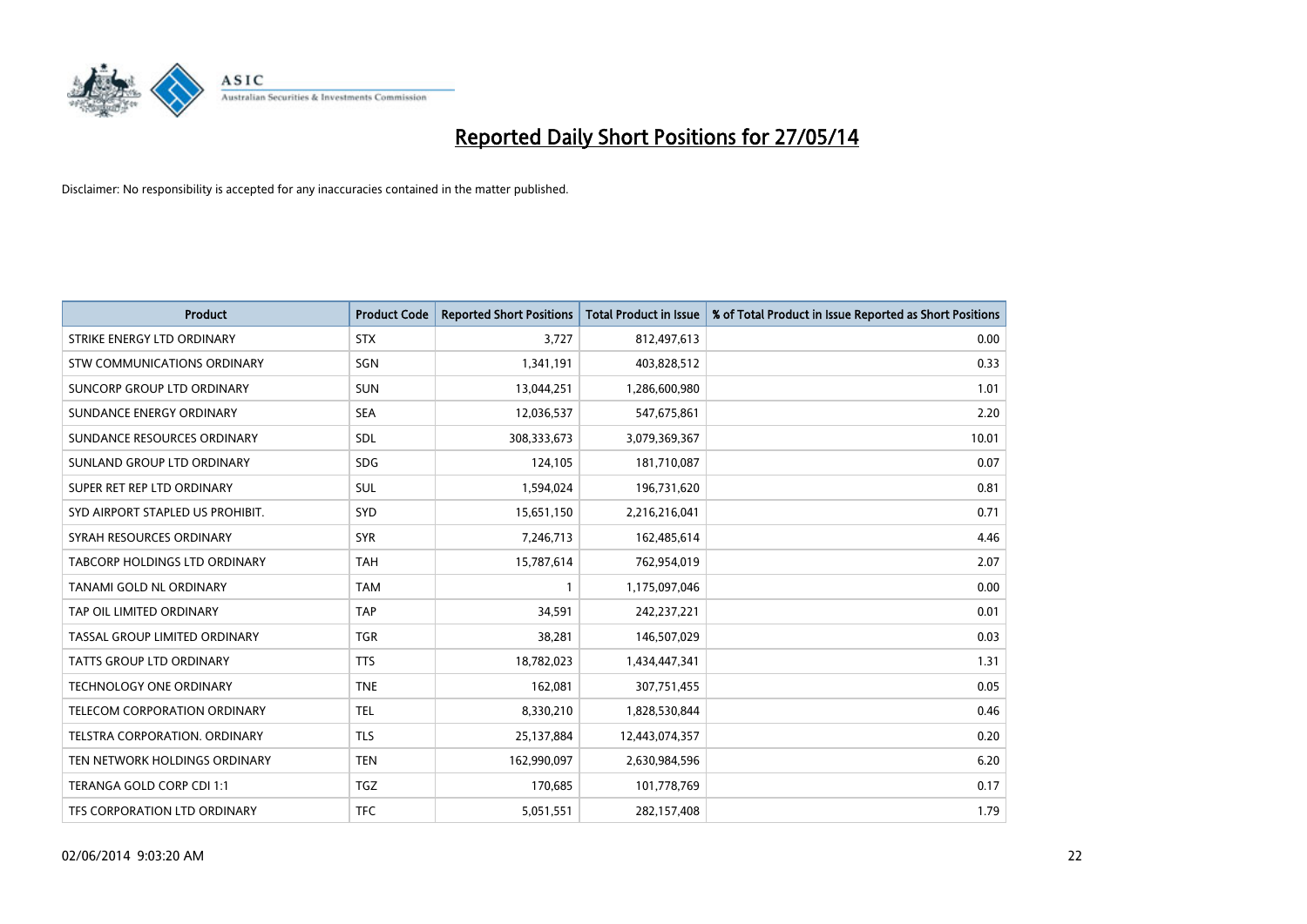

| <b>Product</b>                       | <b>Product Code</b> | <b>Reported Short Positions</b> | <b>Total Product in Issue</b> | % of Total Product in Issue Reported as Short Positions |
|--------------------------------------|---------------------|---------------------------------|-------------------------------|---------------------------------------------------------|
| THE REJECT SHOP ORDINARY             | <b>TRS</b>          | 2,944,835                       | 28,826,248                    | 10.22                                                   |
| TIGER RESOURCES ORDINARY             | <b>TGS</b>          | 1,627,289                       | 838,897,617                   | 0.19                                                    |
| TITAN ENERGY SERVICE ORDINARY        | <b>TTN</b>          | 7,093                           | 50,561,915                    | 0.01                                                    |
| TOLL HOLDINGS LTD ORDINARY           | <b>TOL</b>          | 29,695,186                      | 717,133,875                   | 4.14                                                    |
| TOX FREE SOLUTIONS ORDINARY          | <b>TOX</b>          | 2,990,046                       | 133,752,359                   | 2.24                                                    |
| TPG TELECOM LIMITED ORDINARY         | <b>TPM</b>          | 7,488,117                       | 793,808,141                   | 0.94                                                    |
| TRADE ME GROUP ORDINARY              | <b>TME</b>          | 1,475,023                       | 396,548,005                   | 0.37                                                    |
| TRANSFIELD SERVICES ORDINARY         | <b>TSE</b>          | 44,641,046                      | 512,457,716                   | 8.71                                                    |
| TRANSPACIFIC INDUST, ORDINARY        | <b>TPI</b>          | 14,726,458                      | 1,578,786,704                 | 0.93                                                    |
| TRANSURBAN GROUP TRIPLE STAPLED SEC. | <b>TCL</b>          | 13,653,150                      | 1,817,200,970                 | 0.75                                                    |
| TREASURY GROUP ORDINARY              | <b>TRG</b>          | 16,887                          | 23,070,755                    | 0.07                                                    |
| TREASURY WINE ESTATE ORDINARY        | <b>TWE</b>          | 38,563,319                      | 649,427,560                   | 5.94                                                    |
| TROY RESOURCES LTD ORDINARY          | <b>TRY</b>          | 3,155,944                       | 195,034,997                   | 1.62                                                    |
| UGL LIMITED ORDINARY                 | UGL                 | 19,612,328                      | 166,511,240                   | 11.78                                                   |
| UNILIFE CORPORATION CDI 6:1          | <b>UNS</b>          | 120,000                         | 264,454,422                   | 0.05                                                    |
| US MASTERS RES FUND ORDINARY UNITS   | <b>URF</b>          | 27                              | 263,972,915                   | 0.00                                                    |
| UXC LIMITED ORDINARY                 | <b>UXC</b>          | 3,284,445                       | 321,271,353                   | 1.02                                                    |
| <b>VEDA GROUP LTD ORDINARY</b>       | <b>VED</b>          | 9,581,501                       | 842,055,406                   | 1.14                                                    |
| <b>VILLAGE ROADSHOW LTD ORDINARY</b> | <b>VRL</b>          | 1,857,302                       | 159,498,988                   | 1.16                                                    |
| VIRGIN AUS HLDG LTD ORDINARY         | <b>VAH</b>          | 60,915,503                      | 3,514,825,734                 | 1.73                                                    |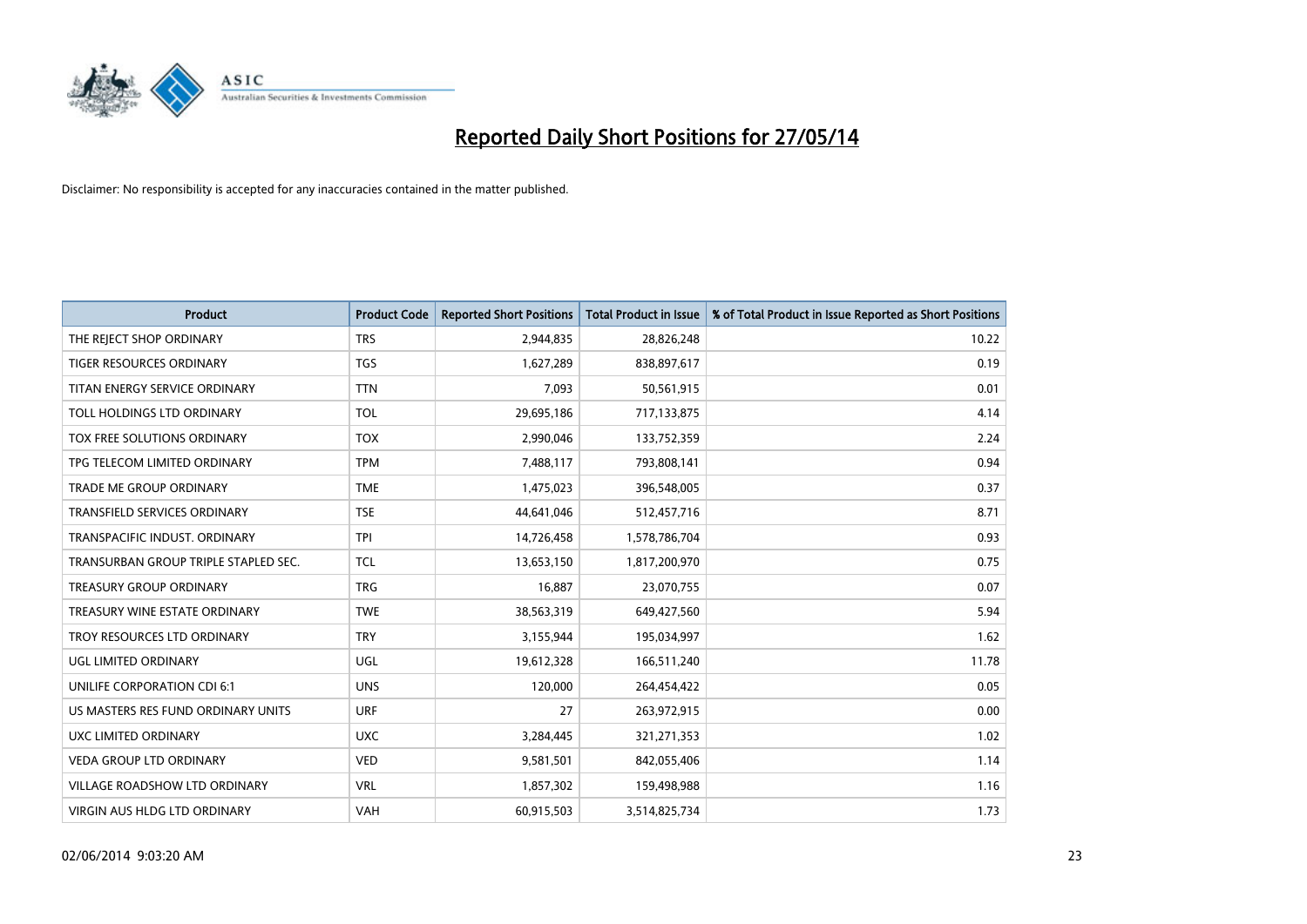

| <b>Product</b>                       | <b>Product Code</b> | <b>Reported Short Positions</b> | <b>Total Product in Issue</b> | % of Total Product in Issue Reported as Short Positions |
|--------------------------------------|---------------------|---------------------------------|-------------------------------|---------------------------------------------------------|
| <b>VIRTUS HEALTH LTD ORDINARY</b>    | <b>VRT</b>          | 3,385,416                       | 79,722,678                    | 4.25                                                    |
| VISION EYE INSTITUTE ORDINARY        | <b>VEI</b>          | 154,659                         | 161,017,230                   | 0.10                                                    |
| <b>VOCATION LTD ORDINARY</b>         | <b>VET</b>          | 11,972,397                      | 200,000,000                   | 5.99                                                    |
| <b>VOCUS COMMS LTD ORDINARY</b>      | <b>VOC</b>          | 532,545                         | 92,834,500                    | 0.57                                                    |
| WARRNAMBOOL CHEESE ORDINARY          | <b>WCB</b>          | 15                              | 56,098,797                    | 0.00                                                    |
| <b>WATPAC LIMITED ORDINARY</b>       | <b>WTP</b>          | 3,929                           | 186,489,922                   | 0.00                                                    |
| <b>WDS LIMITED ORDINARY</b>          | <b>WDS</b>          | 5,412                           | 144,740,614                   | 0.00                                                    |
| WEBJET LIMITED ORDINARY              | <b>WEB</b>          | 1,798,728                       | 79,397,959                    | 2.27                                                    |
| <b>WESFARMERS LIMITED ORDINARY</b>   | <b>WES</b>          | 6,407,829                       | 1,143,274,951                 | 0.56                                                    |
| WESTERN AREAS LTD ORDINARY           | <b>WSA</b>          | 19,216,428                      | 232,310,014                   | 8.27                                                    |
| WESTERN DESERT RES. ORDINARY         | <b>WDR</b>          | 9,146,700                       | 620,049,919                   | 1.48                                                    |
| WESTFIELD GROUP ORD/UNIT STAPLED SEC | <b>WDC</b>          | 5,799,622                       | 2,078,089,686                 | 0.28                                                    |
| WESTFIELD RETAIL TST UNIT STAPLED    | <b>WRT</b>          | 21,567,505                      | 2,979,214,029                 | 0.72                                                    |
| <b>WESTPAC BANKING CORP ORDINARY</b> | <b>WBC</b>          | 24,163,401                      | 3,109,048,309                 | 0.78                                                    |
| WHITE ENERGY COMPANY ORDINARY        | <b>WEC</b>          | 40,000                          | 322,974,494                   | 0.01                                                    |
| <b>WHITEHAVEN COAL ORDINARY</b>      | <b>WHC</b>          | 71,045,329                      | 1,025,692,710                 | 6.93                                                    |
| WINDIMURRA VANADIUM ORDINARY         | <b>WVL</b>          | 20,461                          | 19,284,366                    | 0.11                                                    |
| WOODSIDE PETROLEUM ORDINARY          | <b>WPL</b>          | 7,232,781                       | 823,910,657                   | 0.88                                                    |
| WOOLWORTHS LIMITED ORDINARY          | <b>WOW</b>          | 7,274,641                       | 1,257,449,537                 | 0.58                                                    |
| WORLEYPARSONS LTD ORDINARY           | <b>WOR</b>          | 4,761,644                       | 243,480,720                   | 1.96                                                    |